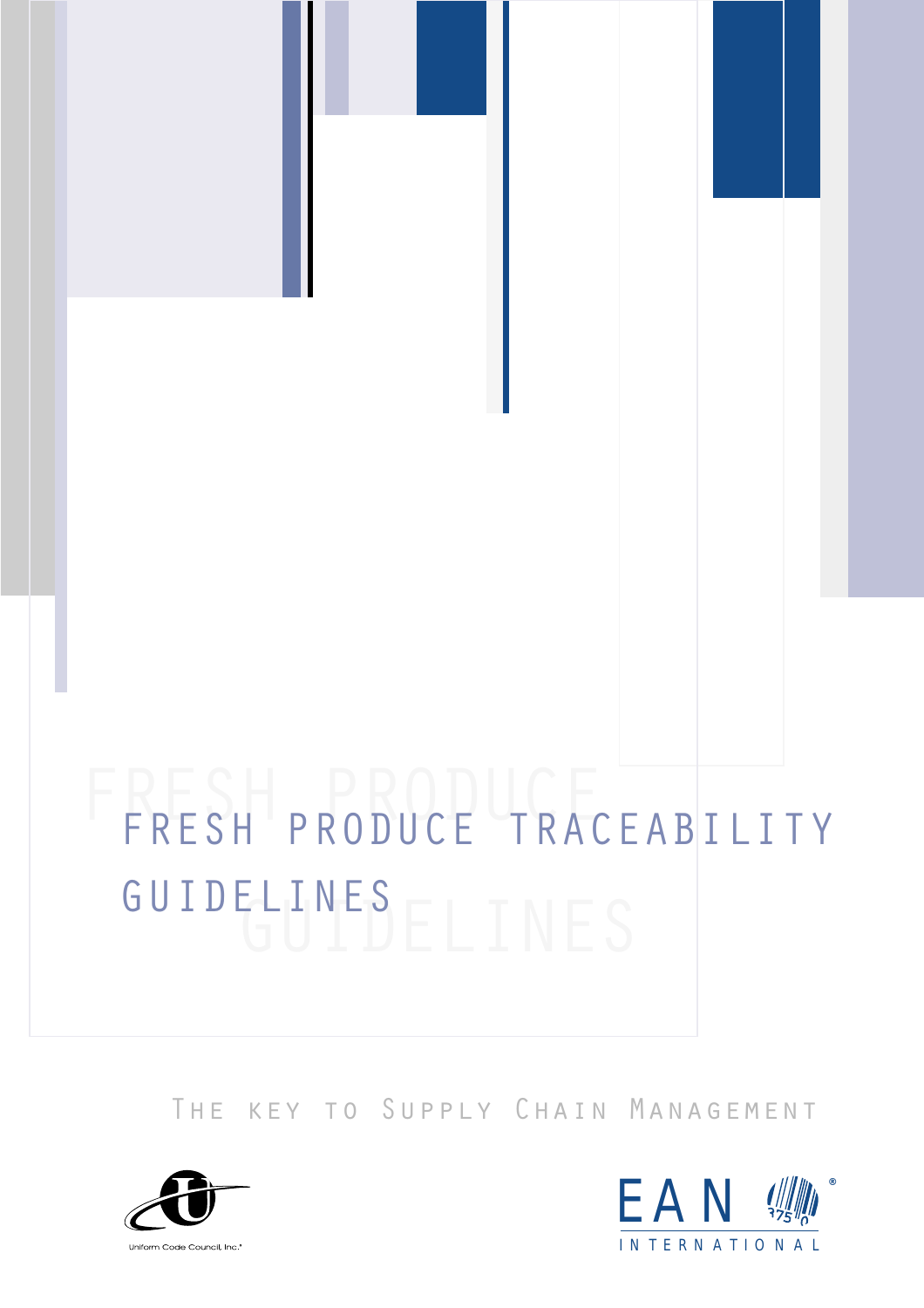# TABLE OF CONTENTS

| <b>Executive Summary</b>                     | 3  |
|----------------------------------------------|----|
| Acknowledgements                             | 4  |
| Introduction                                 | 5  |
| Produce Supply Chain Traceability Model      | 8  |
| <b>EAN•UCC Traceability Tools</b>            | 10 |
| <b>Fresh Produce Traceability Guidelines</b> | 13 |
| Annex                                        | 27 |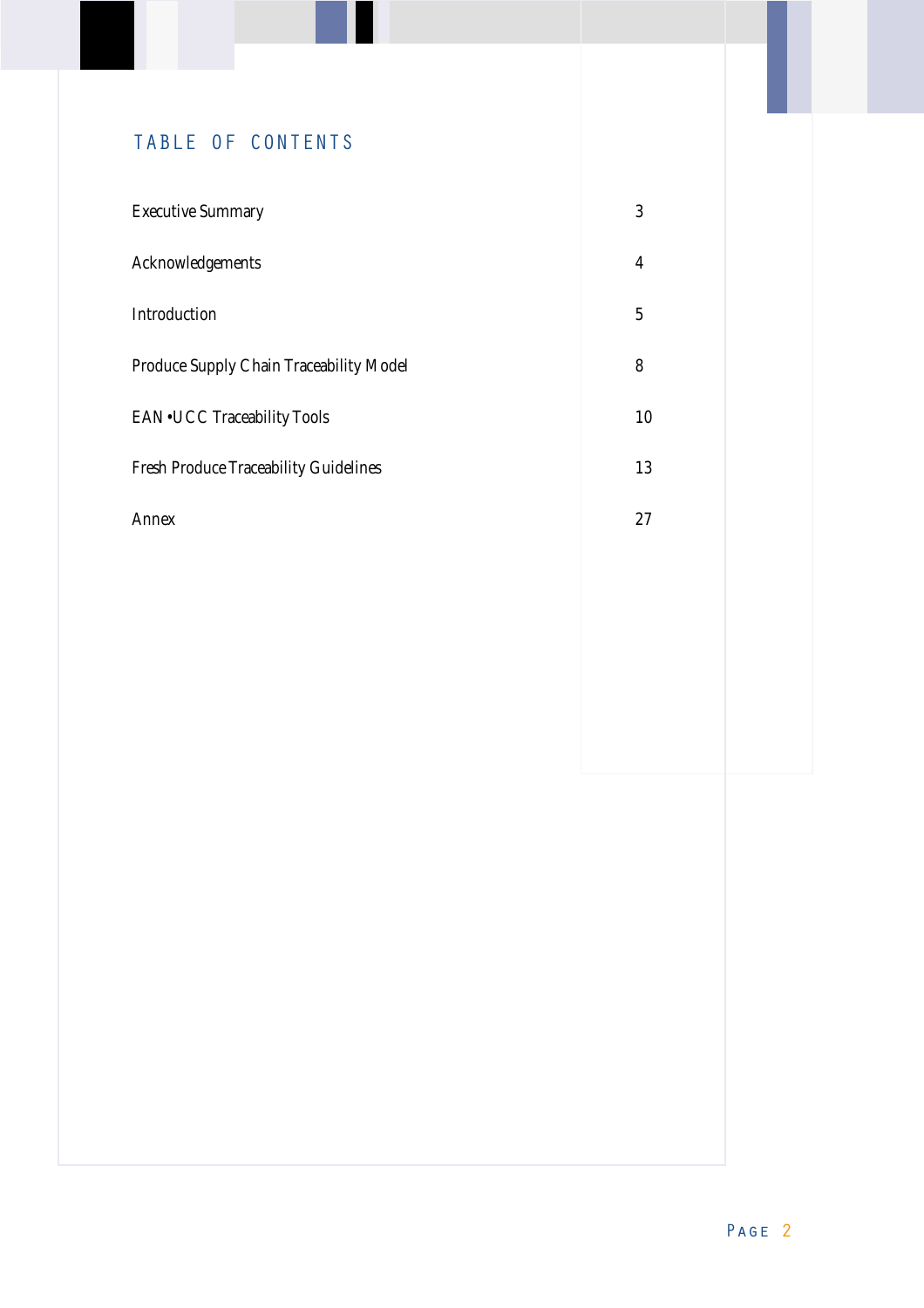# EXECUTIVE SUMMARY

The "Fresh Produce Traceability Guidelines" (FPT guidelines) were developed together with the EuroHandelsinstitute (EHI), European Association of Fresh Produce Importers (CIMO), Euro Retailer Produce Working Group (EUREP), European Union of the Fruit and Vegetable Wholesale, Import and Export Trade (EUCOFEL) and Southern Hemisphere Association of Fresh Fruit Exporters (SHAFFE). The FPT guidelines should be read in conjunction with the "General EAN•UCC Specifications".

The adoption of the FPT guidelines is voluntary. They define the minimum requirements for the traceability of fresh produce. The guidelines apply to products subject to custom code nomenclature starting with the digits 07 and 08.

The aim of the guidelines is to provide a common approach to tracking and tracing of fresh produce by means of an internationally accepted numbering and bar coding system – the EAN•UCC system. The degree to which companies will implement this guideline may vary because of differences in commercial operations. However, the use of common identification and communication standards will significantly improve the accuracy and speed of access to information about the production and provenance of fresh produce.

# Limitation of the Guidelines

The FPT guidelines specifically address EAN•UCC numbering and bar coding for the purpose of tracking and tracing fresh produce. They provide recommendations and guidance needed to understand and implement the EAN•UCC system of numbering and bar coding of trade units (e.g. cartons, boxes or bins) and logistics units (e.g. pallets). The guidelines do not address the numbering and bar coding of consumer units (e.g. loose or pre-packed produce). They do not address the use of EANCOM® messages, which will be covered in a separate document.

This guideline will be amended whenever deemed necessary by a committee representing the FPTP participants; subsequent to which the updated edition will be published. The FPT guidelines are fully consistent with commercial and inter-governmental arrangements for the identification of fresh produce where the EAN•UCC system is also being adopted. The use of EAN•UCC standards is subject to the "General EAN/UCC Specifications" and membership in EAN International or the Uniform Code Council, Inc.

#### Disclaimer

While every possible effort has been made to ensure that the information in these guidelines is correct, CIMO, EAN International, EHI, EUCOFEL, EUREP, SHAFFE and UCC disclaim all liability for any errors or omissions in these guidelines.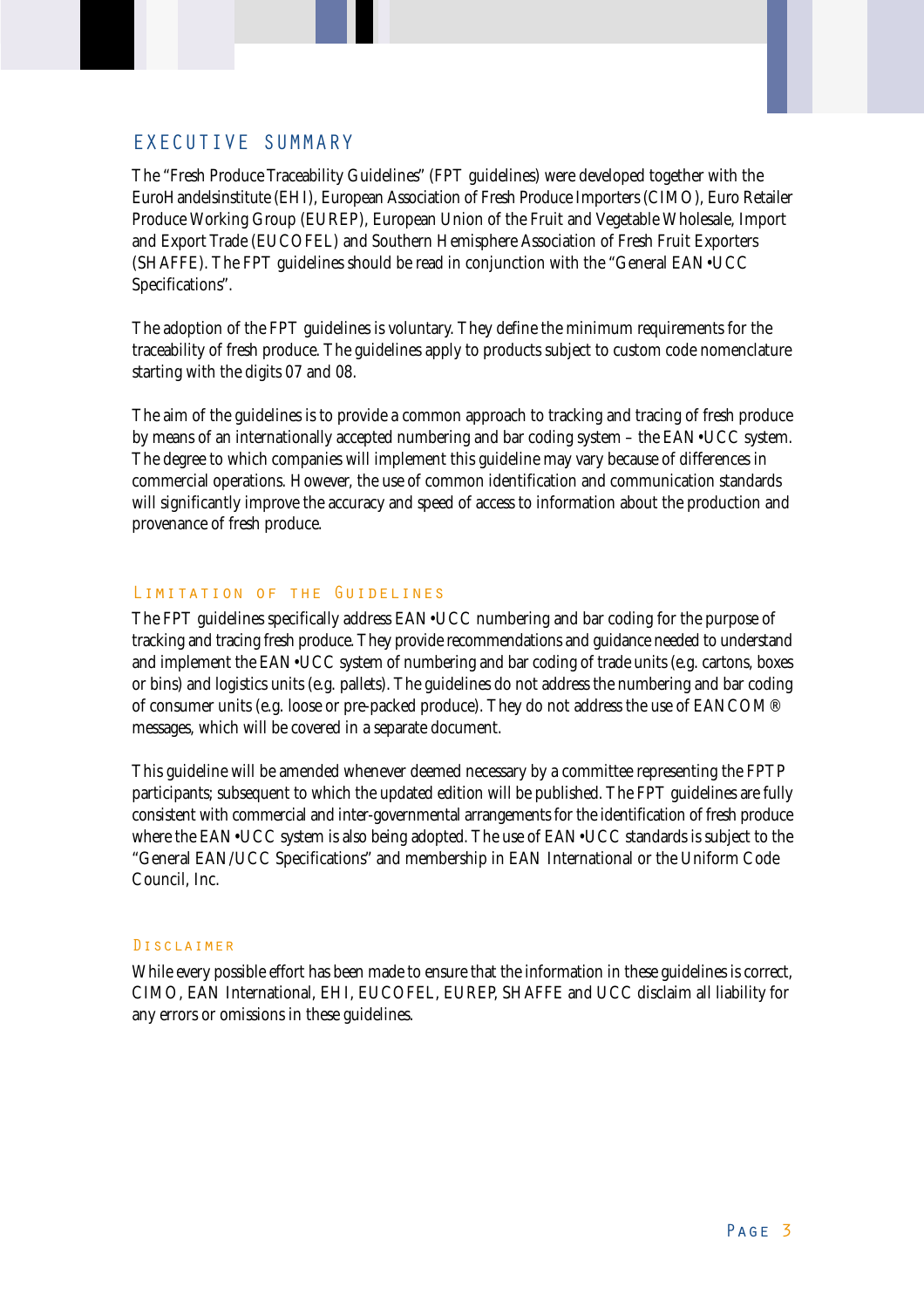# ACKNOWLEDGEMENTS

|                                                                                                                                             | We would like to acknowledge the invaluable assistance given to EAN International in making Fresh                                                                                                                                |
|---------------------------------------------------------------------------------------------------------------------------------------------|----------------------------------------------------------------------------------------------------------------------------------------------------------------------------------------------------------------------------------|
|                                                                                                                                             | Produce Traceability Project a success. Thank you to:                                                                                                                                                                            |
| Abitbol M.                                                                                                                                  | <b>EAN Argentina</b>                                                                                                                                                                                                             |
| Andrade M.                                                                                                                                  | Dole Europe                                                                                                                                                                                                                      |
| Binard P.                                                                                                                                   | <b>CIMO/SHAFFE</b>                                                                                                                                                                                                               |
| Bolchini M.                                                                                                                                 | <b>INDICOD - EAN Italy</b>                                                                                                                                                                                                       |
| Brugger A.                                                                                                                                  | Deutscher Fruchthandelsvernand                                                                                                                                                                                                   |
| Buckley D.                                                                                                                                  | <b>EAN</b> International                                                                                                                                                                                                         |
| Calcagni G.                                                                                                                                 | <b>ANEIOA</b>                                                                                                                                                                                                                    |
| Carlsen A.                                                                                                                                  | <b>EAN New Zealand</b>                                                                                                                                                                                                           |
| Castro P.                                                                                                                                   | <b>EAN Chile</b>                                                                                                                                                                                                                 |
| <b>Chartier P.</b>                                                                                                                          | Fresh Produce Consortium                                                                                                                                                                                                         |
| Dekking I.                                                                                                                                  | <b>Bakker Barendrecht</b>                                                                                                                                                                                                        |
| Diogonzelli P.                                                                                                                              | San Miguel, Argentina                                                                                                                                                                                                            |
| Fisher G.                                                                                                                                   | <b>EAN Nederland</b>                                                                                                                                                                                                             |
| Garbutt N.                                                                                                                                  | EUREP/Safeway                                                                                                                                                                                                                    |
| Ghildiyal M.                                                                                                                                | CIMO/Cool Carriers, Uruguay                                                                                                                                                                                                      |
| Hellebuyck L.                                                                                                                               | EUCOFEL/Bananic International                                                                                                                                                                                                    |
| Henderson D.                                                                                                                                | <b>Fresh Produce Consortium</b>                                                                                                                                                                                                  |
| Ibanez C.                                                                                                                                   | Martinavarro                                                                                                                                                                                                                     |
| Jativa M. A.                                                                                                                                | Grupotec                                                                                                                                                                                                                         |
| Kallies D.                                                                                                                                  | Dole Europe                                                                                                                                                                                                                      |
| Kraseman K.                                                                                                                                 | Fruchthansa                                                                                                                                                                                                                      |
| Kupervaser C.                                                                                                                               | CEI, Argentina                                                                                                                                                                                                                   |
| Love P.                                                                                                                                     | Capespan International                                                                                                                                                                                                           |
| Martinavarro J-L                                                                                                                            | Martinavarro                                                                                                                                                                                                                     |
| Möller K.                                                                                                                                   | <b>EUREP/EHI</b>                                                                                                                                                                                                                 |
| Moritz M.                                                                                                                                   |                                                                                                                                                                                                                                  |
| Mukaru A.                                                                                                                                   | E-Centre UK - EAN UK                                                                                                                                                                                                             |
| Muñoz A.                                                                                                                                    | AMC                                                                                                                                                                                                                              |
| Panella L.                                                                                                                                  | <b>ISMEA</b>                                                                                                                                                                                                                     |
| Raes R.                                                                                                                                     | Pacific Fruit Cie                                                                                                                                                                                                                |
|                                                                                                                                             |                                                                                                                                                                                                                                  |
|                                                                                                                                             |                                                                                                                                                                                                                                  |
|                                                                                                                                             |                                                                                                                                                                                                                                  |
|                                                                                                                                             |                                                                                                                                                                                                                                  |
|                                                                                                                                             |                                                                                                                                                                                                                                  |
| Stewart L.                                                                                                                                  | <b>EAN South Africa</b>                                                                                                                                                                                                          |
| Taillard D.                                                                                                                                 |                                                                                                                                                                                                                                  |
|                                                                                                                                             |                                                                                                                                                                                                                                  |
|                                                                                                                                             | Noord Natie                                                                                                                                                                                                                      |
|                                                                                                                                             |                                                                                                                                                                                                                                  |
|                                                                                                                                             |                                                                                                                                                                                                                                  |
|                                                                                                                                             |                                                                                                                                                                                                                                  |
| Reynolds D.<br>Roebuck W.<br>Rowe G.<br>Saunt J.<br>Segura A.<br>Tassin B.<br>van den Corput P.<br>van Weert M.<br>Vilanova M.<br>Zunino P. | CCG - EAN Germany<br>Enzafruit Worldwide<br>E-Centre UK - EAN UK<br><b>UCC</b><br>Sinclair/PEIB<br><b>AECOC - EAN Spain</b><br><b>Gencod - EAN France</b><br><b>CTIFL</b><br>Terfrusa, Uruguay<br>Anecoop<br>San Miguel, Uruguay |

Miodrag MITIC - Fresh Produce Traceability - Project Manager EAN International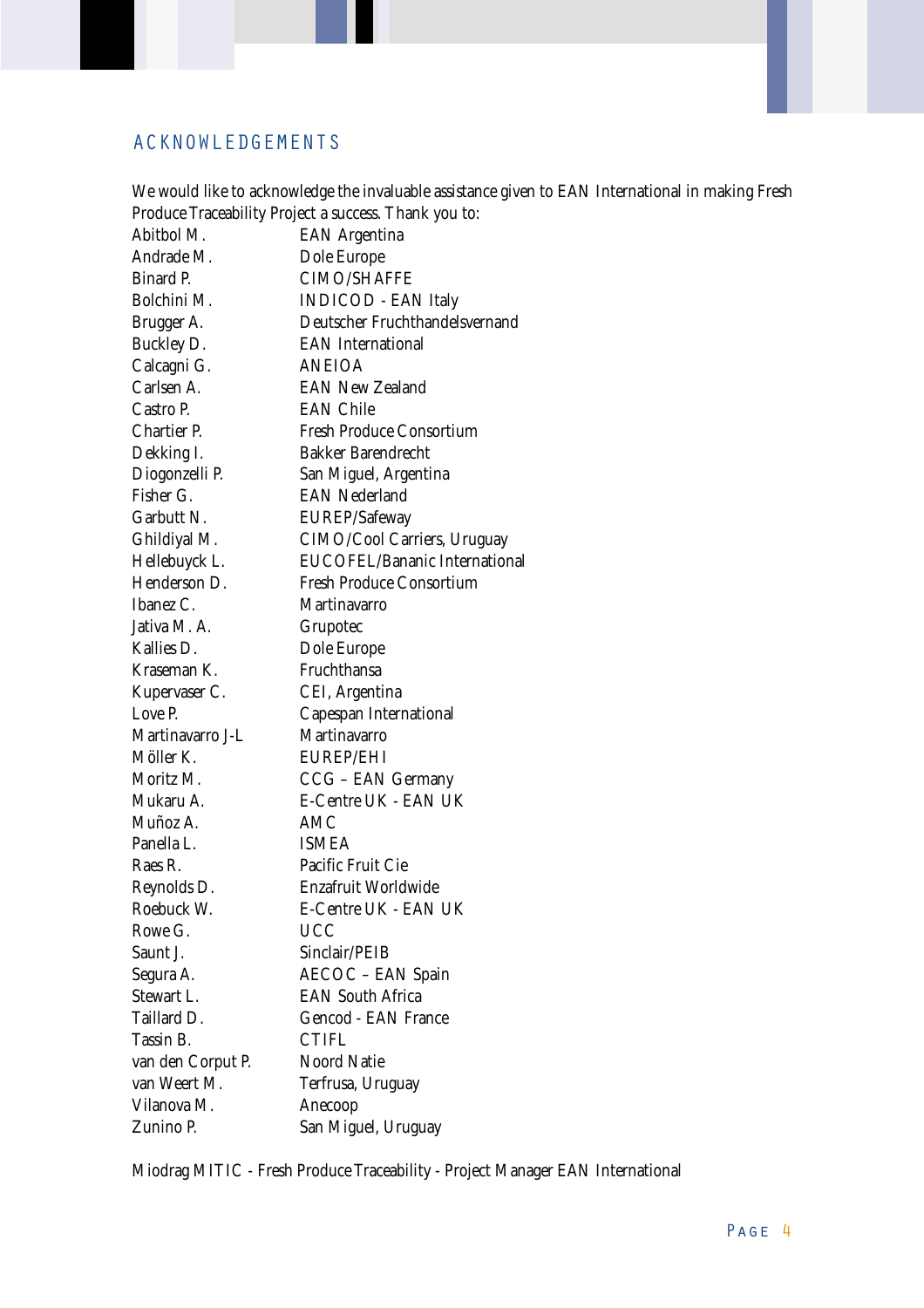# INTRODUCTION

Consumer safety has become one of the most critical and priority issues for the food supply chain. Despite the best efforts by fresh produce supply chain participants food safety problems may never be completely excluded. However, an effective and cost-efficient traceability system can pinpoint such a problem to a specific region, packing facility, group of growers, a grower or even a field, rather then an entire commodity group. Narrowing the potential scope of a problem is in line with legal requirements and can reduce the negative economic impact on the supply chain participants who are not responsible for its occurrence.

From a public health perspective, improving the speed and accuracy of tracking and tracing implicated food items can help limit the risk in a food safety issue. Rapid and effective traceability can also minimise the unnecessary expenditure of private and public resources and reduce consumer concerns. Furthermore, tracing implicated food items may help public health services and industry operators in determining potential causes of a problem, thereby providing data to identify and minimise health hazards.

Traceability is fundamental particularly with the impact food safety incidents and concerns have on consumers, companies, commodity groups, governments and trade. Because of the diversity of international produce supply chain practices, it is critical that growers, packers, importers/exporters, and logistics providers work with their partners in distribution and retail to develop technologies and standards that allow identification to follow produce from the field to the retailer. Agreed upon procedures and standards for produce identification and documentation will enable a quick and automated tracking of individual produce trade units from farm to the retail.

Implementation of public and private traceability systems by means of automated data capture, electronic data processing and electronic communications can significantly improve accuracy and speed of access to information about the production and provenance of food. They can reduce risk and uncertainty both across the supply chain and between trading partners. This however requires a holistic view of the food supply chain, which is only attainable by deploying international business standards.

# Global Supply Chain Standards

The reason for using internationally accepted business standards is to overcome the barriers to commerce that national, industry and company specific standards create when they are used in place of international multi-industry standards. Trading, tracking and tracing goods becomes more expensive because of the need to fulfil different identification and communication requirements of each importing country or company. The key to designing cost-effective and efficient traceability systems is to satisfy different customer and legal requirements by applying one global standard.

The EAN•UCC system enables efficient supply chain management and international trade by providing standard tools that allow all produce supply chain participants to communicate in one global language of business. Key concepts driving EAN•UCC system application can be summed-up in three areas:

- Automation of business processes by means of automated data capture (ADC) and electronic data processing (EDP).
- Communication of information in the fastest and most accurate manner by means of standard electronic messages that automatically update computer applications with data from trading partners.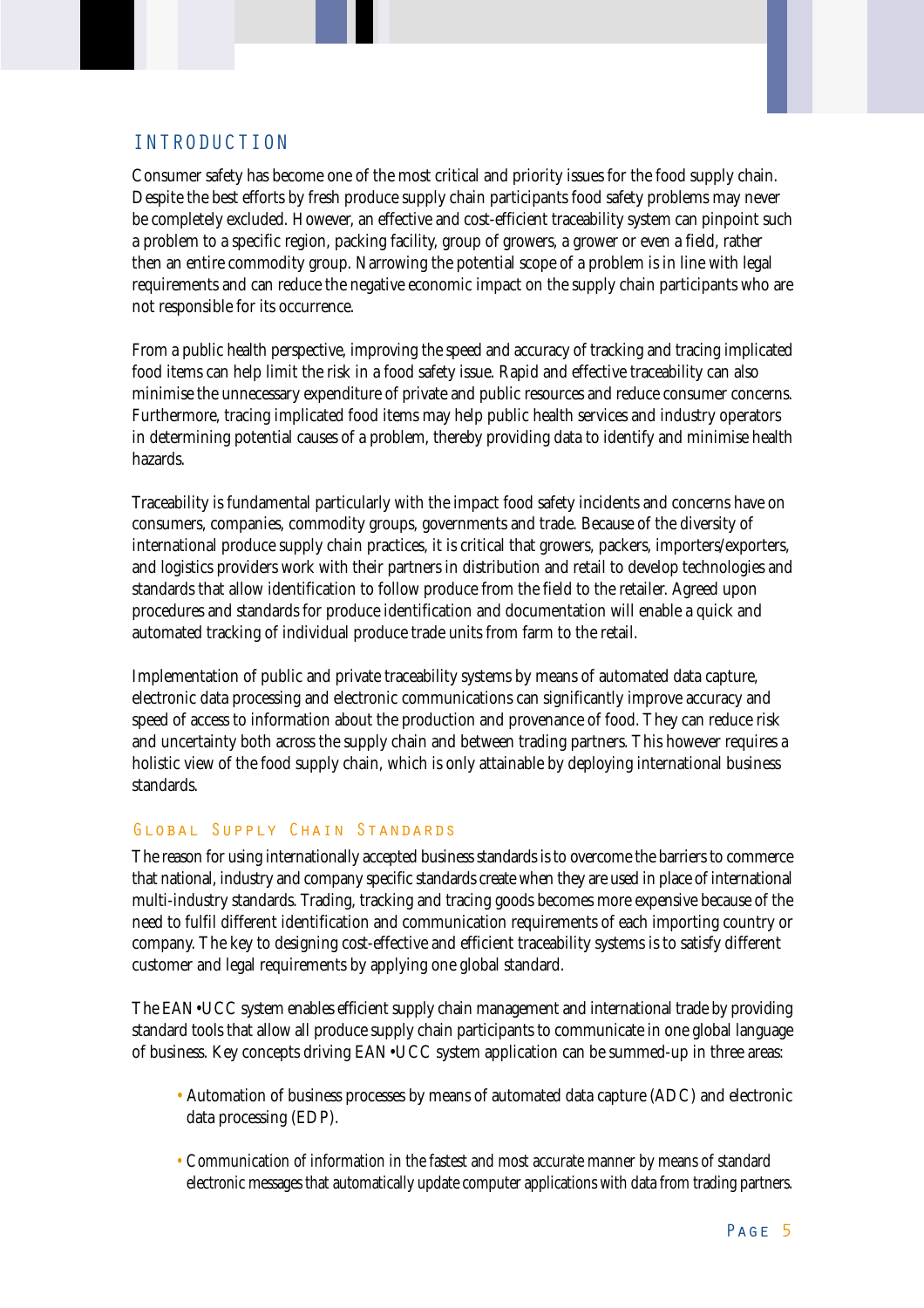• Time compression, which offers strategic opportunities to improve customer satisfaction, not just by efficient produce traceability, but also by reengineering business processes across the supply chain.

Automation significantly increases productivity and reduces the amount of paper-based administration and associated costs. It also eliminates the inevitable errors resulting from manual data entry and processing. Electronic communication enables companies to better manage and control their business cycle and results in improved logistics management. Time compression increases customer service responsiveness and helps to restore consumer confidence in the event of a product recall.

# FRESH PRODUCE TRACEABILITY PROJECT

Traceability systems are used for accurate and timely identification of products, their origin, location within the supply chain and efficient recall. Furthermore, they help determine the origin of a food safety problem, comply with legal requirements and meet the consumers' expectations for the safety and quality of purchased products.

EuroHandelsinstitute (EHI), European Association of Fresh Produce Importers (CIMO), Euro Retailer Produce Working Group (EUREP), European Union of the Fruit and Vegetable Wholesale, Import and Export Trade (EUCOFEL) and Southern Hemisphere Association of Fresh Fruit Exporters (SHAFFE) recognise the necessity to adopt a common identification, communication, and traceability standard.

Under the co-ordination of EAN International, they have established the Fresh Produce Traceability Project (FPTP). The project team developed the "Fresh Produce Traceability Guidelines" (FPT Guidelines) to enable efficient identification of sources of defects, as well as the identification and separation of defective produce.

The guidelines provide fresh produce supply chain actors with a global traceability system for products subject to custom code nomenclature starting with the digits 07 and 08. They provide a guide for fresh produce growers, packers, logistic providers, exporters/importers, and distributors as well as their customers and suppliers, seeking to introduce EAN•UCC standards to efficiently implement an internationally agreed upon traceability system:

- The first and second section explain the rationale for EAN•UCC system application by illustrating the fresh produce supply chain traceability model and EAN•UCC traceability tools.
- Section three specifies the FPT guidelines and how to apply EAN•UCC standards to comply with them.
- The appendices provide a practical insight into the implementation of the EAN•UCC system.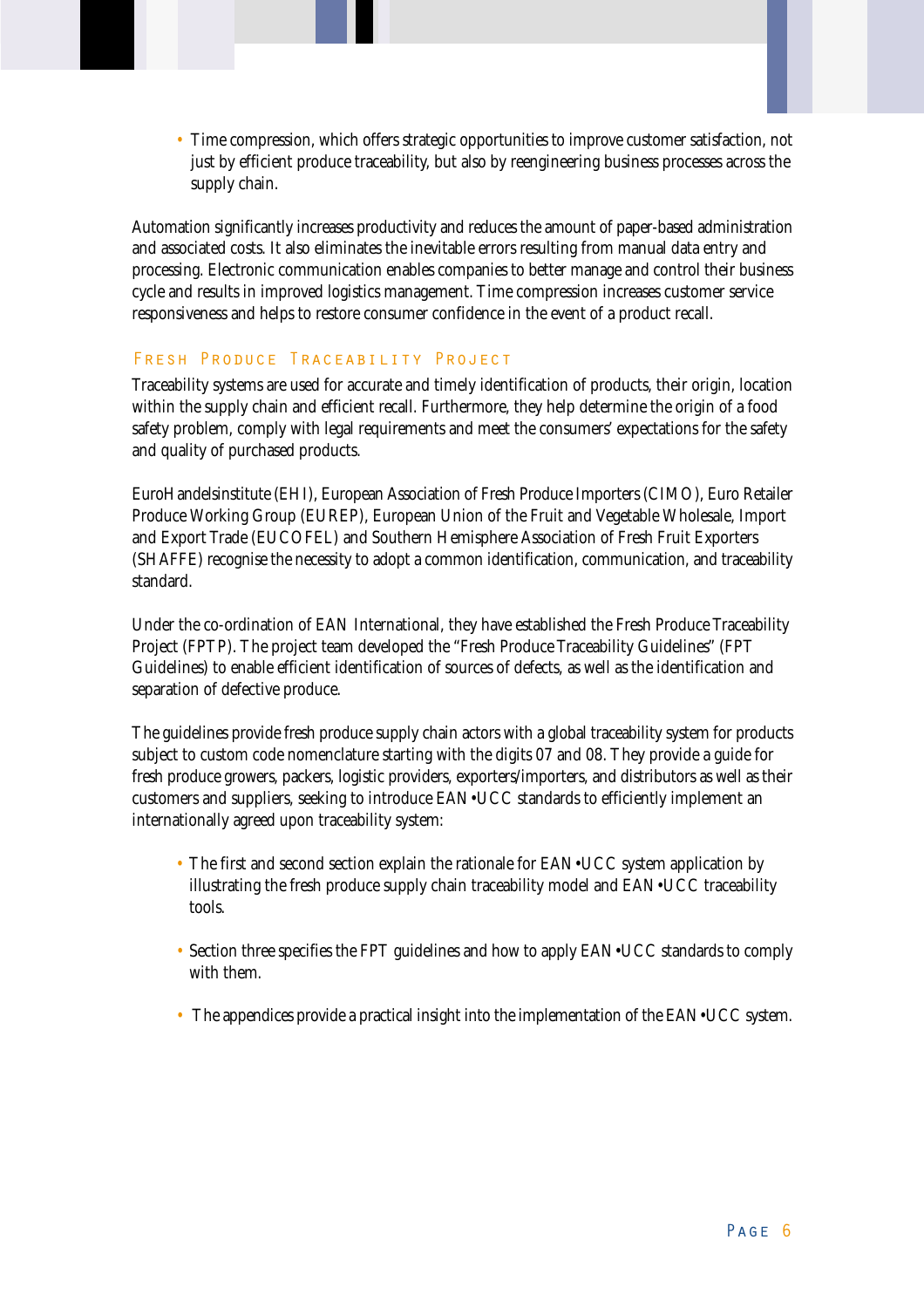# I. FRESH PRODUCE SUPPLY CHAIN TRACEABILITY MODEL

The objective of this model is to explain traceability in the fresh produce supply chain by examining the physical and information flows, and determining relevant EAN•UCC standards to be deployed.

Traceability requires a verifiable method to identify growers, fields and produce in all its packaging and transport/storage configurations at all stages of the supply chain. Identification numbers must be applied and accurately recorded guaranteeing a link between them.

Tracking and tracing of food has generated a significant amount of interest and debate. It is important to distinguish between legal requirements, technologies required for providing a track and trace capability, and EAN•UCC standards. The EAN•UCC system enables efficient food safety management, but it is the responsibility of individual companies and supply chains to voluntarily take advantage of the capabilities it provides.

In discussing traceability capabilities provided by EAN•UCC standards, it is important that the distinction between the terms tracking and tracing is made clear. The agreed definition of each term in the FPT model is presented below:

- Product tracking is the capability to follow the path of a specified unit of a product through the supply chain as it moves between organisations. Products are tracked routinely for obsolesce, inventory management and logistical purposes. In the context of the FPT guidelines, current interest focuses on tracking produce from the grower to retail in unmodified logistic units.
- Product tracing is the capability to identify the origin of a particular unit and/or batch of product located within the supply chain by reference to records held upstream in the supply chain. Products are traced for purposes such as product recall and investigating complaints. In the context of the FPT guidelines, current interest focuses on tracing produce in unmodified trade units from retail to grower.

#### Links between successive trade unit and logistic unit configurations

Identification numbers must be accurately applied and recorded guaranteeing a link between successive packaging and transport/storage configurations. It is the responsibility of each company to manage the links between what they are delivered by their suppliers, produce alteration processes and what they are shipping to their customers.

# Accurate and timely record keeping

Some data must be systematically transmitted between partners in the supply chain, while other data must only be recorded. It is up to the trading partners to decide the data to systematically transmit.

# Batch composition

The efficiency of any traceability system depends on the weakest link in the supply chain. Batch composition is a critical point in this process. It determines the accuracy of any traceability system. The more homogeneous the batches are, the more accurate the traceability system.

#### Electronic communication of traceability data

Traceability data may be transmitted by electronic means, such as EDI messages or XML, and related to the logistic units' identification number – the Serial Shipping Container Code (SSCC).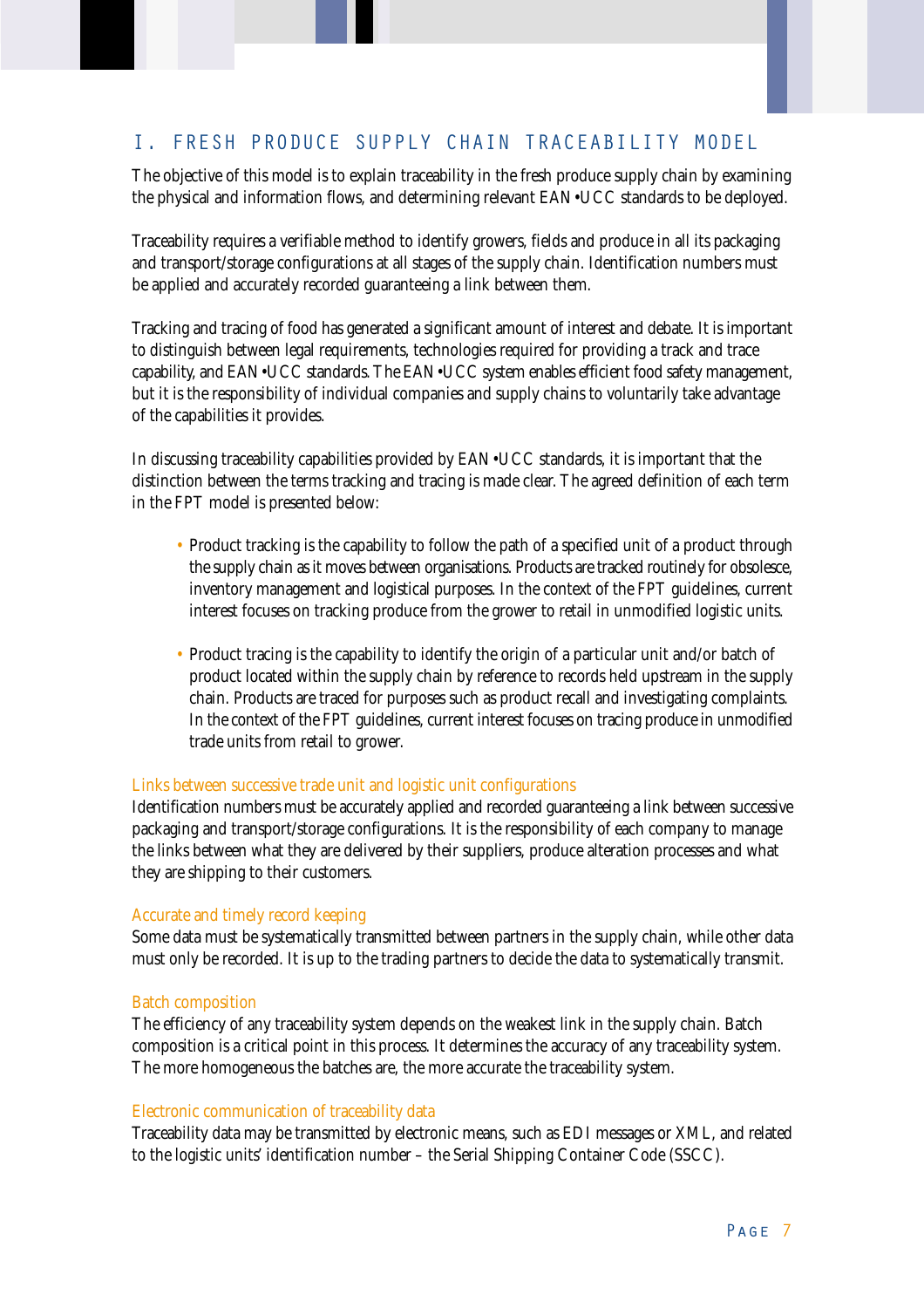# Traceability model

The model represents the:

- Physical flows (arrow) in the fresh produce supply chain. Only the steps where a transformation takes place are taken in account.
- Information flows (broken arrows) that accompanies the physical flows to assure traceability.



Figure 1 - Fresh produce supply chain traceability model

# II. EAN•UCC TRACEABILITY TOOLS

The introduction of EAN•UCC standards can improve the efficiency of recording and exchanging information between supply chain participants. When used in conjunction with databases containing accurate and timely records, EAN•UCC standards provide all supply chain participants with the technical capability to see the origin of a product, both in their own locations and across the entire supply chain.

EAN•UCC standards carry data, which allow supply chain participants to track and trace products. The application of these standards requires growers, packers, importers/exporters, carriers, distributors and retailers to keep records of serial numbers of logistics units (SSCC), identification numbers (GTIN) and attribute information of traded units and location numbers of their origin (GLN). Record keeping enables the growers and packers to provide the traceability data needed by importers/exporters and distributors, as well as their customers. The ability to convert this capability to practical benefits requires bilateral agreements to share corresponding inventory information.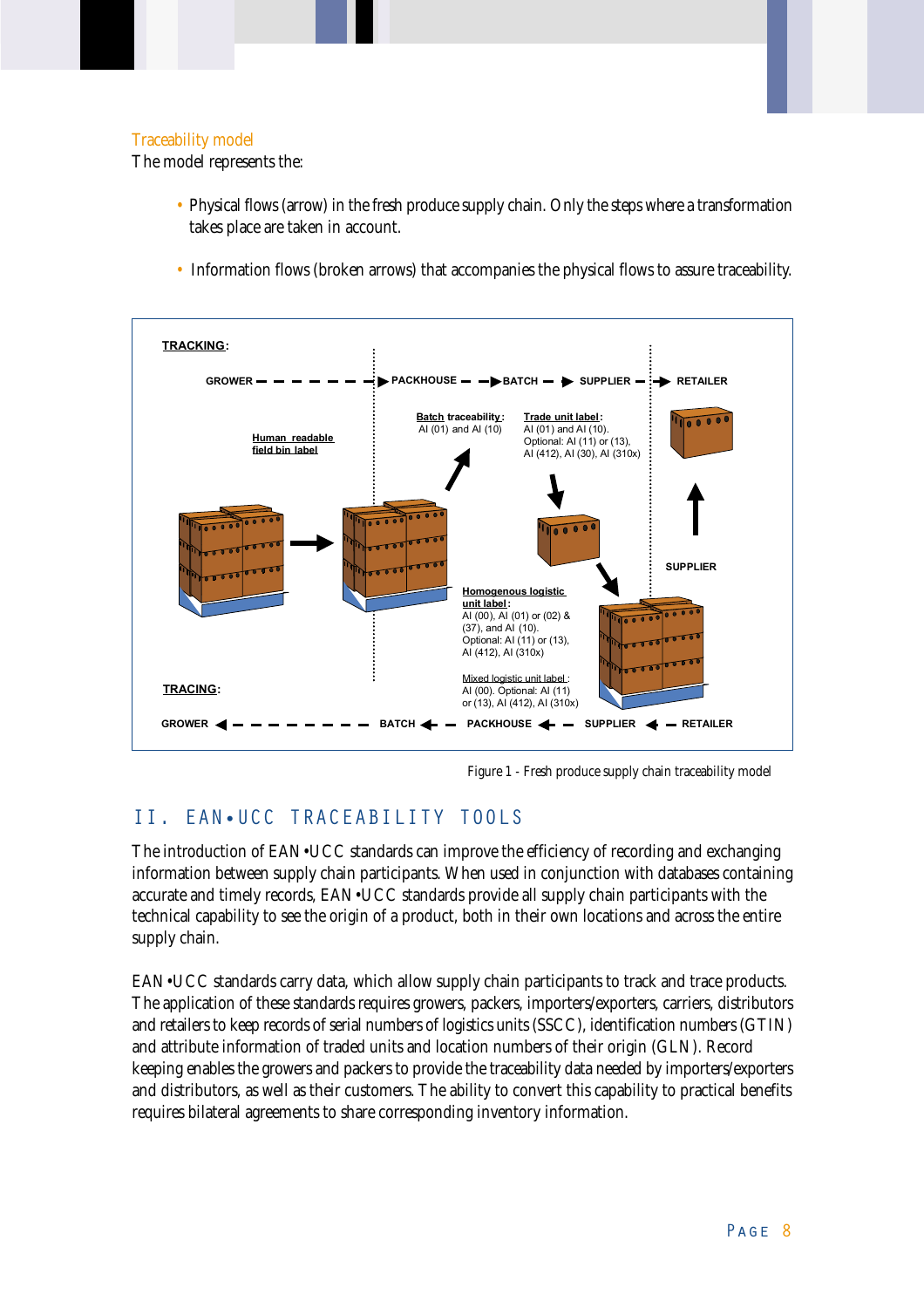#### EAN•UCC Global Trade Item Numbers

At the simplest level, item numbering is what the name suggests – a system for identifying items by giving each one a unique number. Numbering can be applied at every stage of production and distribution. It is used to identify products and services. While the most visible aspect of item numbering is the bar code, it is only a machine-readable representation of a number. It is the number, which is the most important element in the EAN•UCC system, because the number identifies the item to which it is assigned.

The EAN•UCC numbering system provides for global uniqueness and overcomes problems in confusion, duplications and misinterpretation, because all users of the EAN•UCC system follow the same coding rules. An EAN•UCC number can be recognised not only by local trading partner companies, but by companies operating overseas as well. Each EAN•UCC number is unique worldwide, so there is no possibility of confusion. The EAN•UCC numbering system also provides the ability for items to also carry, within the numbering convention, extra or attribute information pertaining that the item.

#### EAN•UCC bar codes

Bar codes are carriers of data. The barcode is used in the EAN•UCC system to represent EAN•UCC numbers. In simple terms, a bar code consists of a series of parallel, adjacent bars and spaces. Predetermined width patterns are used to represent actual data in the bar code. This data can be the item number or attribute information relating to the item. A bar code reader (scanner) is moved across the barcode from one side to the other, in doing so the width pattern of the bars and spaces is analysed by the reading equipment and the original data are recovered. It allows real-time data to be collected accurately and rapidly.

EAN•UCC bar codes allow automatic data capture, which is a key business solution in an efficient supply chain. The EAN•UCC numbering and bar coding system allows fast accurate and timely data input into computer systems, automating the flow of information into business processes. It also enables improved data capture and transfer of information, while reducing costs.

# EAN•UCC Global Location Numbers

A Global Location Number (GLN) is a numeric code that identifies any legal, functional or physical entity within a business or organisation. Each location is allocated a unique number. The EAN•UCC-13 numbering structure is used for the identification of locations.

#### Definitions of consumer, trade and logistics units

For your convenience, please find below definitions of consumer, trade and logistics unit. They enable a common understanding of terms used in the next section, the Fresh Produce Traceability guidelines:

#### Definition of a consumer unit

A retail item, or more commonly known as a consumer unit, is any item intended for sale to the final consumer through a retail point of sale. Any item that can be considered both a retail item (consumer unit) and a non-retail item (trade unit) is numbered and bar coded according to the rules applicable to retail items. The FPTP guideline does not address the identification, bar coding and traceability of retail items (pre-packed or loose).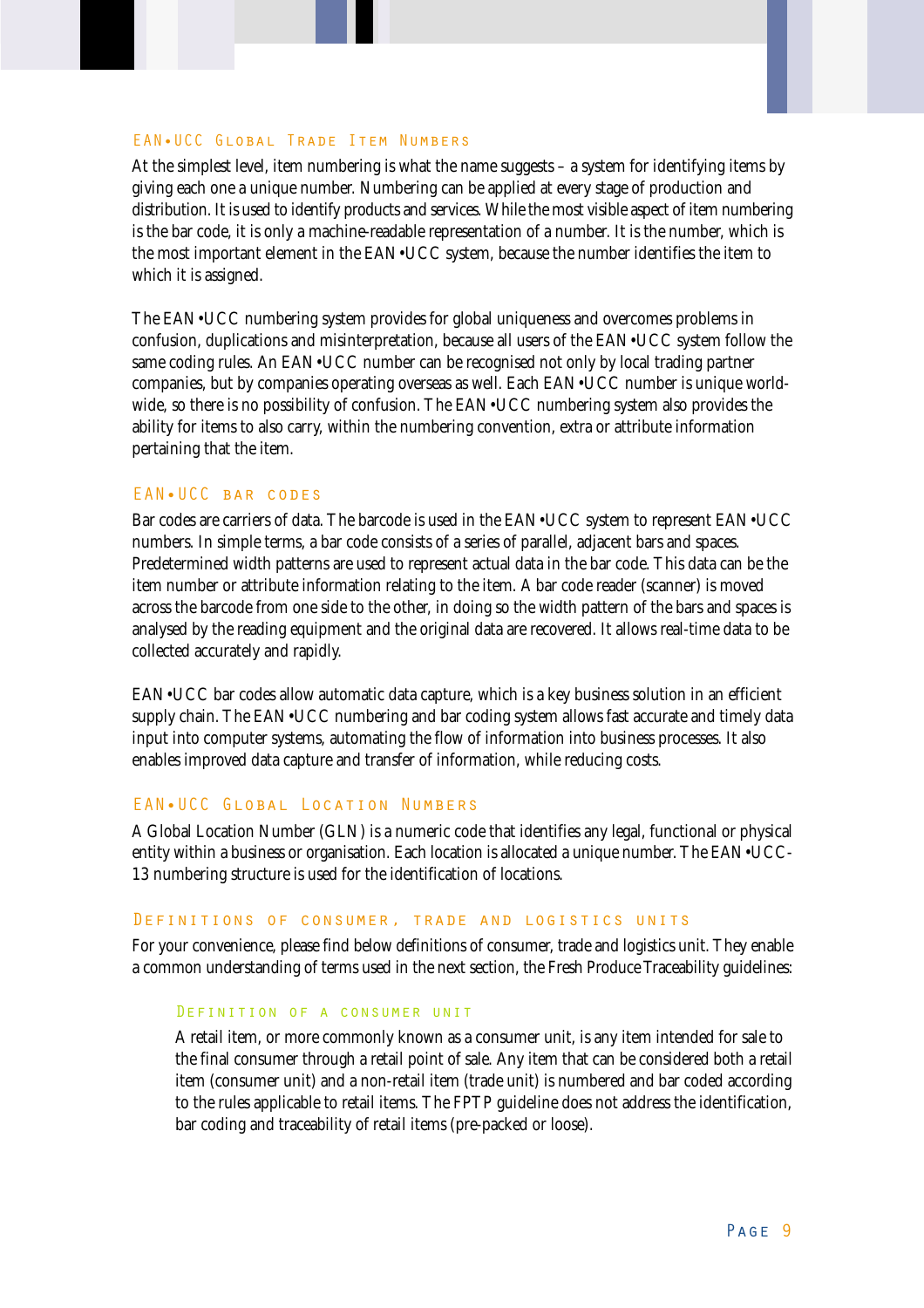#### Definition of a trade unit

A non-retail item, or more commonly known as a trade unit, and hereafter referred to in this document as a trade unit, is any item or standard grouping of items made up to facilitate the operations of handling, storing, order preparation, shipping, etc.

A trade unit can be a box, case, a bulk bin, a pallet or any similar type of packaging created for the purpose of shipping and handling. A trade unit can contain a single type of item or in some cases a standard mix of different items.

#### Definition of a logistics unit

A logistic unit is an item of any composition established for transport and/or storage, which need to be managed through the supply chain. Logistic units, which need to be tracked and traced individually across any supply chain, require a unique identification number.

#### Definition of attribute information

Attribute information is any variable information required over and above the trade unit or logistics unit identification, such as batch number. In the EAN•UCC system, this information is expressed by means of EAN•UCC Application Identifiers (AI). Attribute information is bar coded in the UCC/EAN-128 bar code symbology.



Figure 2 – Difference between retail-item, non-retail item and logistic unit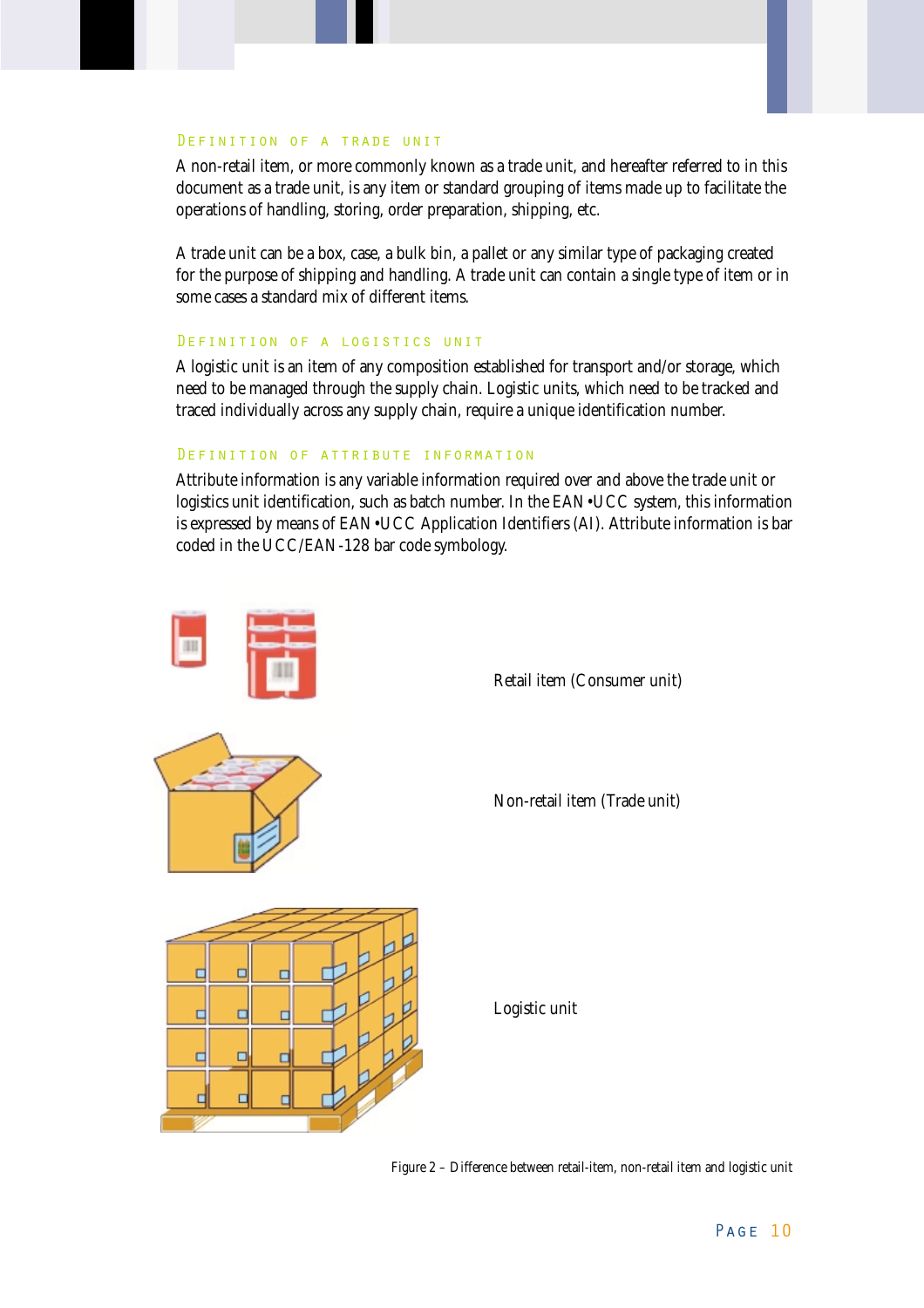# III. FRESH PRODUCE TRACEABILITY GUIDELINES

# 1. Identification of Locations

Traceability requires the identification of all physical entities (locations) where fresh produce originates from and where it is packed and stored. These include, but are not limited to fields, growers, packers, carriers, wholesalers and retailers.

The identification of locations is also required to enable an efficient flow of goods and information between partners through EDI messages to identify the parties involved in a transaction (e.g. buyer, supplier, place of delivery, place of departure).

EAN•UCC Global Location Numbers (GLN) are a key concept in supply chain management. The EAN•UCC-13 numbering structure is used for the identification of locations. Global location numbers are equally represented in bar code format and used for information on logistic units and to enable the bar coding of actual locations (fields, goods inward, warehouse shelving, etc.).

| EAN•UCC company prefix |  |  |  |  |  | and Location reference |                                                                                  | Check<br>digit |                 |
|------------------------|--|--|--|--|--|------------------------|----------------------------------------------------------------------------------|----------------|-----------------|
|                        |  |  |  |  |  |                        | $N_1$ $N_2$ $N_3$ $N_4$ $N_5$ $N_6$ $N_7$ $N_8$ $N_9$ $N_{10}$ $N_{11}$ $N_{12}$ |                | $\rm N_{^{13}}$ |

Figure 3 - GLN numbering structure

Traded and logistics units should carry the GLN of the pack house they were packed in. Each physical location of a pack house should be assigned a GLN. Alternatively, the physical location of a pack house can be determined by a combination of a Global Trade Item Number (GTIN) and associated batch number on a traded unit or the Serial Shipping Container Code (SSCC) on a logistic unit .

#### 2. Identification of Trade and Logistic Units

Traceability requires the identification of fresh produce in all its packaging and transport/storage configurations at all the stages of the supply chain. Identification numbers must be applied to all trade and logistics units in both human readable and bar coded format. The leading period for the introduction of bar codes on traded units is subject to agreement between trading partners and should be a minimum of 12 months.

# 2.1. Identification of Trade Units

A trade unit is any item (product or service) upon which there is a need to retrieve pre-defined information and that may be priced or ordered or invoiced at any point in the supply chain. This includes individual items as well as all their different configurations.

The normal rule for EAN•UCC numbering is that the supplier of the product assigns the Global Trade Item Number (GTIN). However, when a product is packed specifically for a customer and orderable only by this customer, it is then permissible for a GTIN to be assigned by the customer.

EAN•UCC numbers are unique, non-significant, multi-industry, international and secure. EAN International has developed the GTIN to uniquely identify trade items world-wide. It contains up to 14 digits expressed in four different variations: EAN•UCC-14, EAN•UCC-13,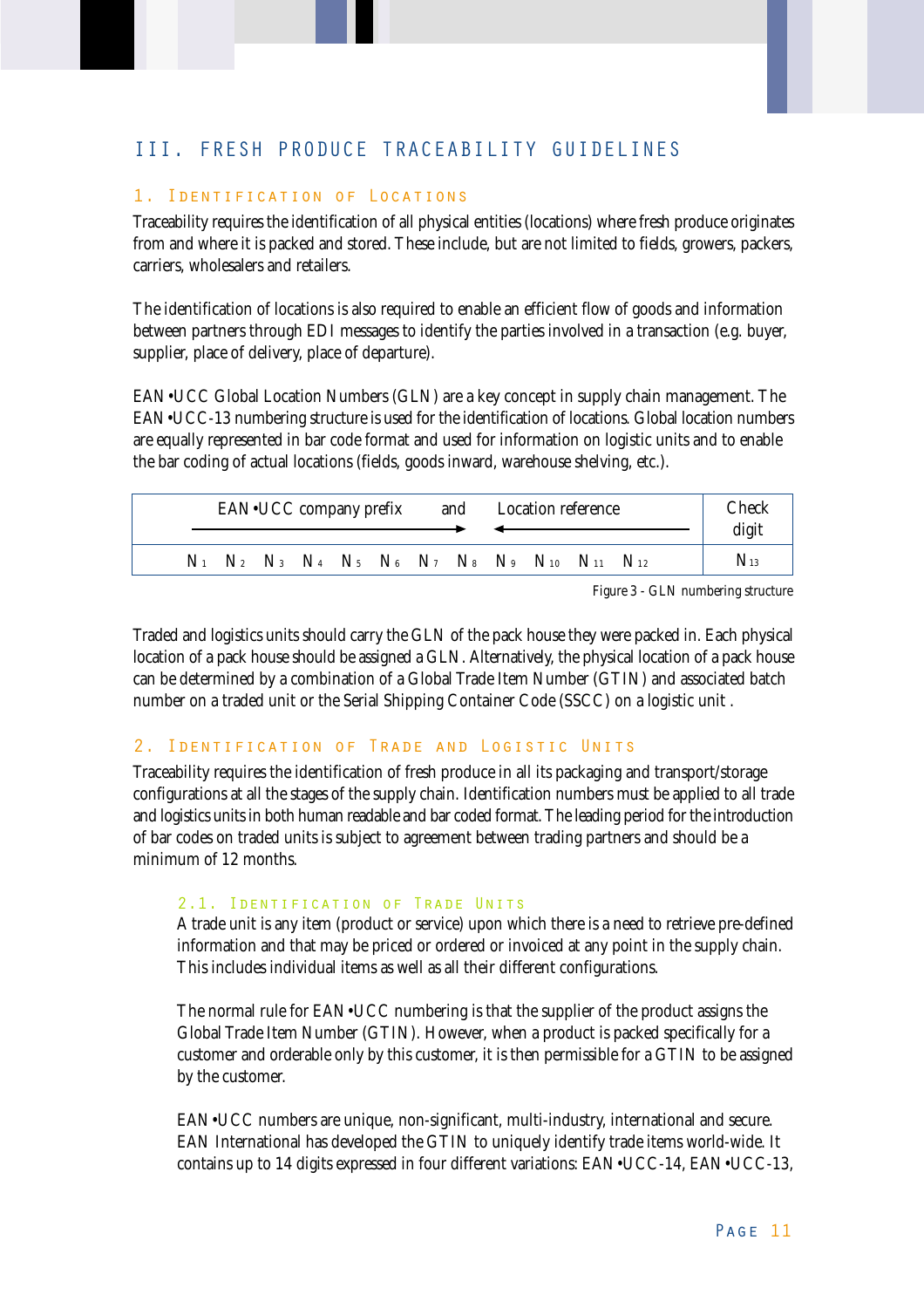| Numbering<br><b>Structures</b> |          | 14-digit Global trade Item Number (GTIN) * |                  |                  |          |                  |         |         |         |           |         |                                  |                                                      |          |
|--------------------------------|----------|--------------------------------------------|------------------|------------------|----------|------------------|---------|---------|---------|-----------|---------|----------------------------------|------------------------------------------------------|----------|
| EAN•UCC-14                     | $N_{1}$  | $N_{2}$                                    | $N_3$            | $N_4$            | $N_{5}$  | $N_{6}$          | $N_{7}$ | $N_{s}$ |         |           |         |                                  | $N_{9}$ $N_{10}$ $N_{11}$ $N_{12}$ $N_{13}$ $N_{14}$ |          |
| EAN•UCC-13                     | $\Omega$ | $N_{1}$                                    | $N_{2}$          | $N_3$            | $N_{4}$  | $N_5$            | $N_{6}$ | $N_{7}$ | $N_{s}$ |           |         | $N_9   N_{10}   N_{11}   N_{12}$ |                                                      | $N_{13}$ |
| $UCC-12$                       | $\theta$ | $\boldsymbol{0}$                           | $N_{1}$          | $N_{2}$          | $N_{3}$  | $N_{4}$          | $N_5$   | $N_{6}$ | $N_{7}$ | $N_{s}$   | $N_{9}$ | $ N_{10} $                       | $N_{11}$                                             | $N_{12}$ |
| EAN•UCC-8                      | $\theta$ | $\boldsymbol{0}$                           | $\boldsymbol{0}$ | $\boldsymbol{0}$ | $\bf{0}$ | $\boldsymbol{0}$ | $N_1$   | $N_{2}$ | $N_3$   | $\rm N_4$ | $N_{5}$ | $N_{6}$                          | N <sub>7</sub>                                       | $N_{8}$  |

UCC-12 and EAN•UCC-8. The table below the structure of the GTIN.

\*Note: This is the file format for the GTIN, which is used in all business transactions. Figure 4 – Global Trade Item numbering structure

#### 2.2. Identification of Logistics Unit

The Serial Shipping Container Code (SSCC) provides an unambiguous identification for logistic units. All parties in the packaging supply chain can use it as a reference number to the relevant information held in computer files. The SSCC is a non-significant, fixed-length, 18-digit number, which contains no classifying elements.

| <b>Extension</b><br>digit | EAN•UCC company prefix and Item reference                                                                               | Check<br>digit    |
|---------------------------|-------------------------------------------------------------------------------------------------------------------------|-------------------|
| $N_{1}$                   | $N_2$ $N_3$ $N_4$ $N_5$ $N_6$ $N_7$ $N_8$ $N_9$ $N_{10}$ $N_{11}$ $N_{12}$ $N_{13}$ $N_{14}$ $N_{15}$ $N_{16}$ $N_{17}$ | $\mathrm{N_{18}}$ |

Figure 5 - SSCC numbering structure

The extension digit is assigned by the user according to internal needs. The company prefix is allocated to an EAN•UCC system user by an EAN International Member Organisation or UCC. The logistic units reference number is assigned by the user and is structured according to internal needs. The check digit is calculated according to the EAN•UCC algorithm.

The UCC/EAN-128 symbology and the associated EAN•UCC Application Identifiers are used to represent the SSCC and any additional data required, in machine-readable form. The Application Identifier 00 precedes the SSCC.

# 3. The EAN•UCC Logistics Label

The EAN•UCC Logistics Label is used to identify pallets or other logistics units carrying trade items. It uniquely identifies the logistic unit for administration and logistics purposes and provides article identification for the unit, or its contents, together with additional manufacturer and customer information in machine-readable form.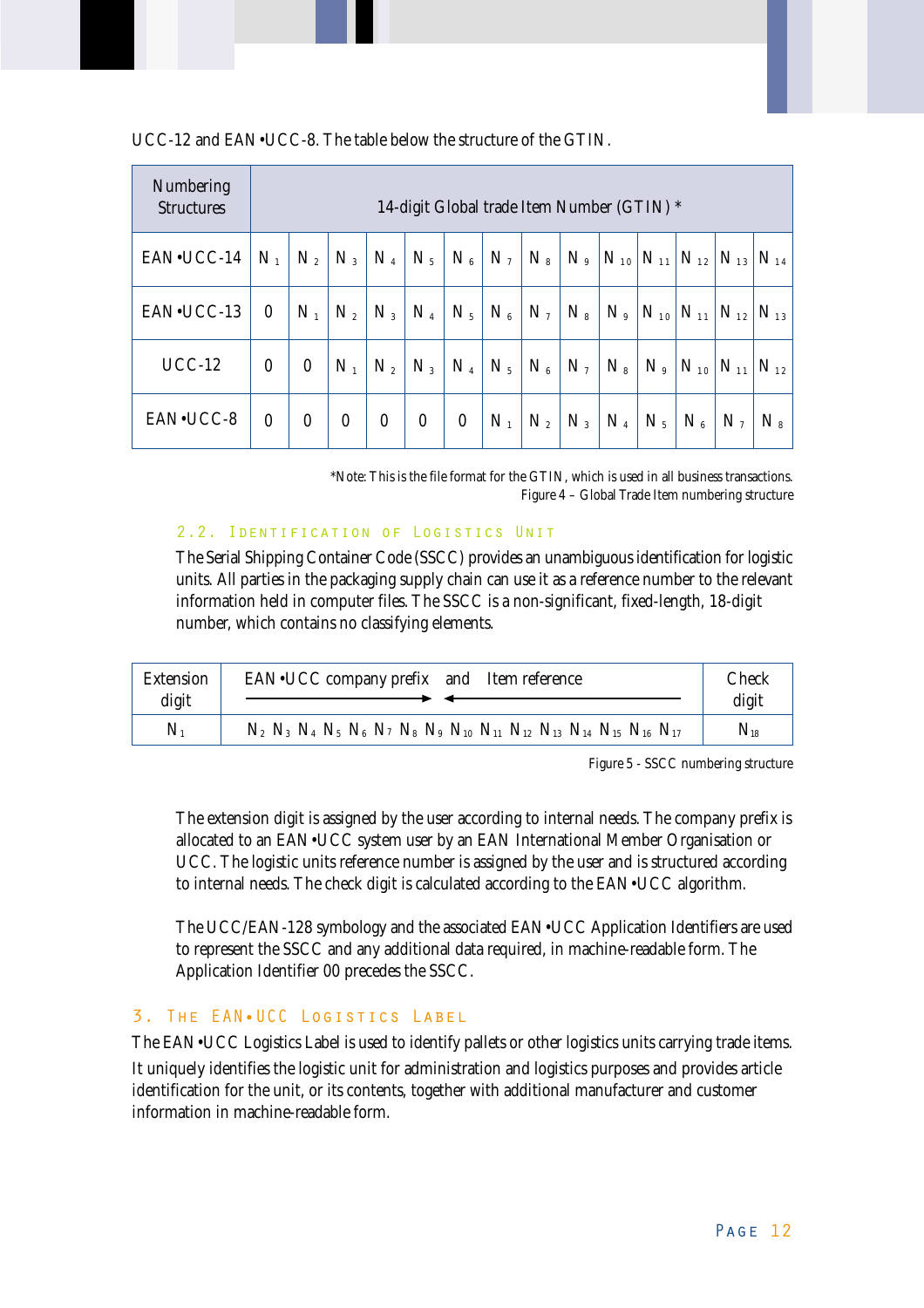The non-significance of the SSCC allows any logistics unit to be identified by any supply chain participant, regardless of the business sector or geographical location. The EAN•UCC Logistics Label is fully compatible with ISO 15394 and EN 1573 standards.

The EAN•UCC Logistics Label provides a link between the physical flow of goods (using EAN•UCC numbers and bar codes) and electronic information flow (using EANCOM® messages).



Figure 6 - Example of an EAN•UCC Logistics Label

# 4. Bar Coding of Trade and Logistic Units

EAN•UCC numbers identifying fresh produce trade and logistics units are represented by UCC/EAN-128 bar codes. This allows for the identification numbers and attribute data to be machine-read for automated data capture and data processing. The use of UCC/EAN-128 symbology is not intended for data scanned at point of sale.

The UCC/EAN-128 symbology, a sub-set of Code 128, is one of the most complete, compact and reliable alphanumeric linear symbologies available today. UCC/EAN-128 uses a special non-data character known as function 1 (FNC 1) following the start character in the bar-code. According to International Standard ISO/IEC 15417, the use of FNC 1 immediately following the start character in Code 128 is exclusively reserved for EAN•UCC.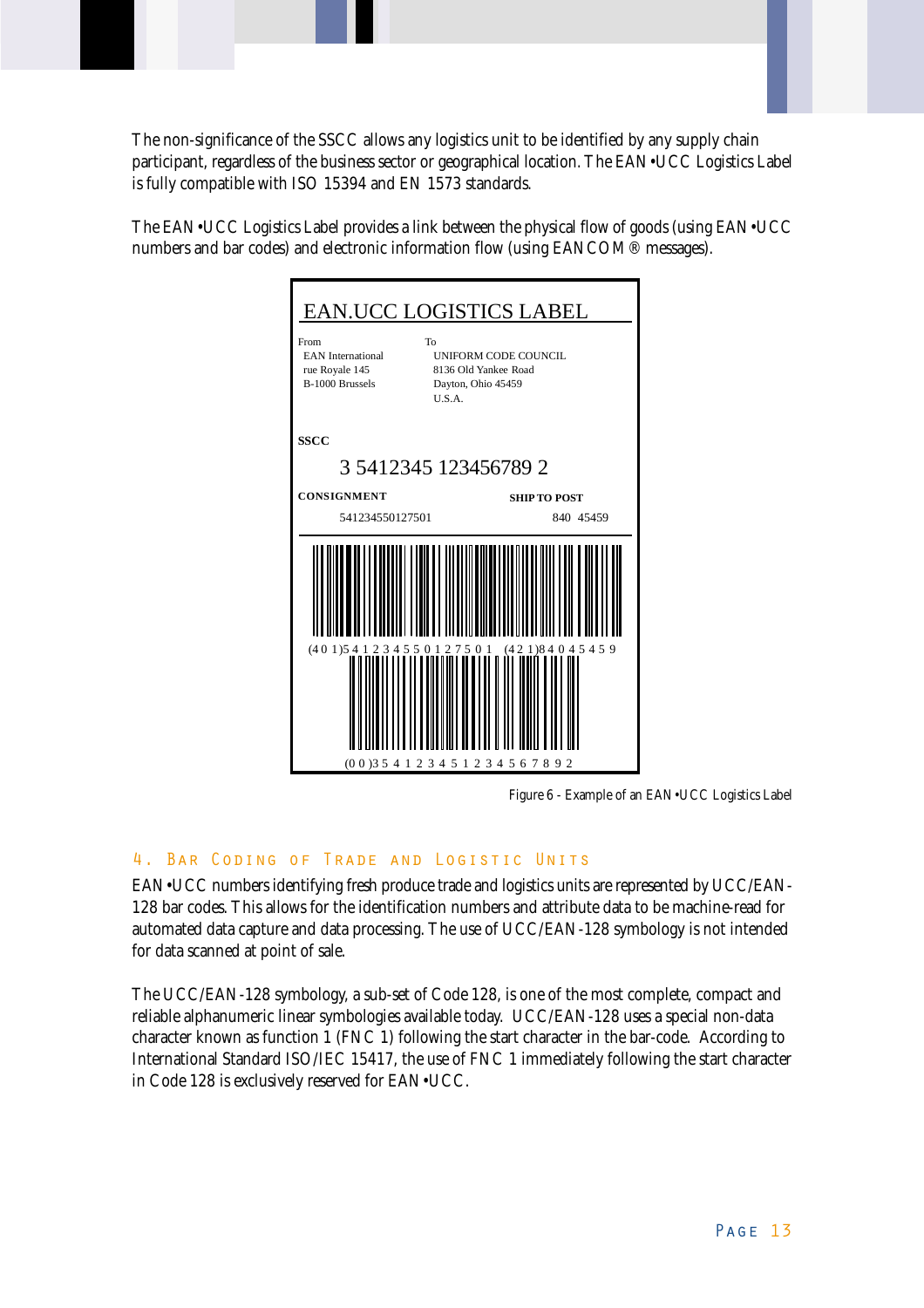

Figure 7 - Example of UCC/EAN-128 bar code

# 5. Trade and Logistics Unit Attribute Data

An EAN•UCC Global Trade Item Number (GTIN) may be used alone on a trade unit. Where additional information is required to be the bar coded using the UCC/EAN-128 bar code, the appropriate EAN•UCC Application Identifier (AI) must accompany the GTIN.

An AI is a prefix used to define the meaning and format of the information following in a data field. Application Identifiers have been defined for product and logistics unit identification, traceability data, dates, quantity, measurements, locations, and many other types of information. The use of EAN•UCC AIs is subject to rules established by EAN•UCC. EAN International has been designated the organisation responsible for the maintenance of these AIs.

The Fresh Produce Traceability Project defined the requirements for attribute information to be bar coded on trade and logistics units. Other human readable information may be printed on the trade and logistic unit labels, which may not be bar coded. These requirements, some of which may be legal requirements, have not been included in this document and are left to the discretion of trading partners. The attribute information to be bar coded and corresponding AI's are as follows:

# 5.1. Application Identifiers used on a trade unit (e.g. box, carton)

Mandatory Application Identifiers:

- Global Trade Item Number (GTIN) AI 01
- Batch Number AI 10

Optional Application Identifiers:

- Dates AI 11 or AI 13
- Variable Weight AI 31nn
- Variable Count AI 30
- Purchased from GLN AI 412

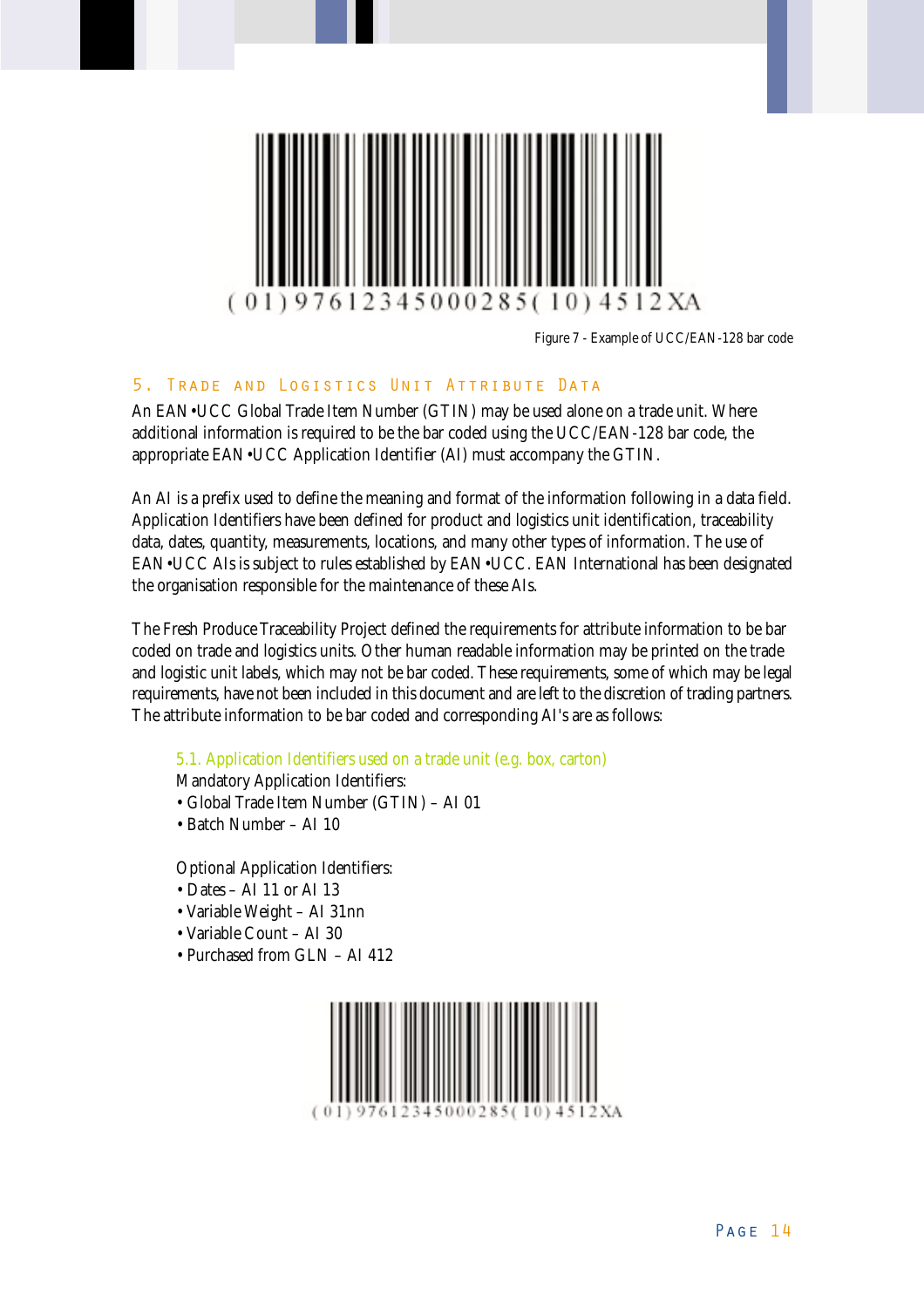

Figure 8 - Trade unit bar code example

# 5.2. Application Identifiers used on a logistics unit (e.g. pallet)

5.2.1. Application Identifiers used on a homogenous logistics unit

Mandatory Application Identifiers:

- Serial Shipping Container Code AI 00
- Global Trade Item Number (GTIN) AI 01 or GTIN of Trade Items Contained in a Logistics Unit – AI 02 and Count of Trade Item Contained in Logistics Unit
- AI 37
- Batch Number AI 10

Optional Application Identifiers:

- Dates AI 11 or AI 13
- Purchased from GLN AI 412
- Variable Weight AI 31nn

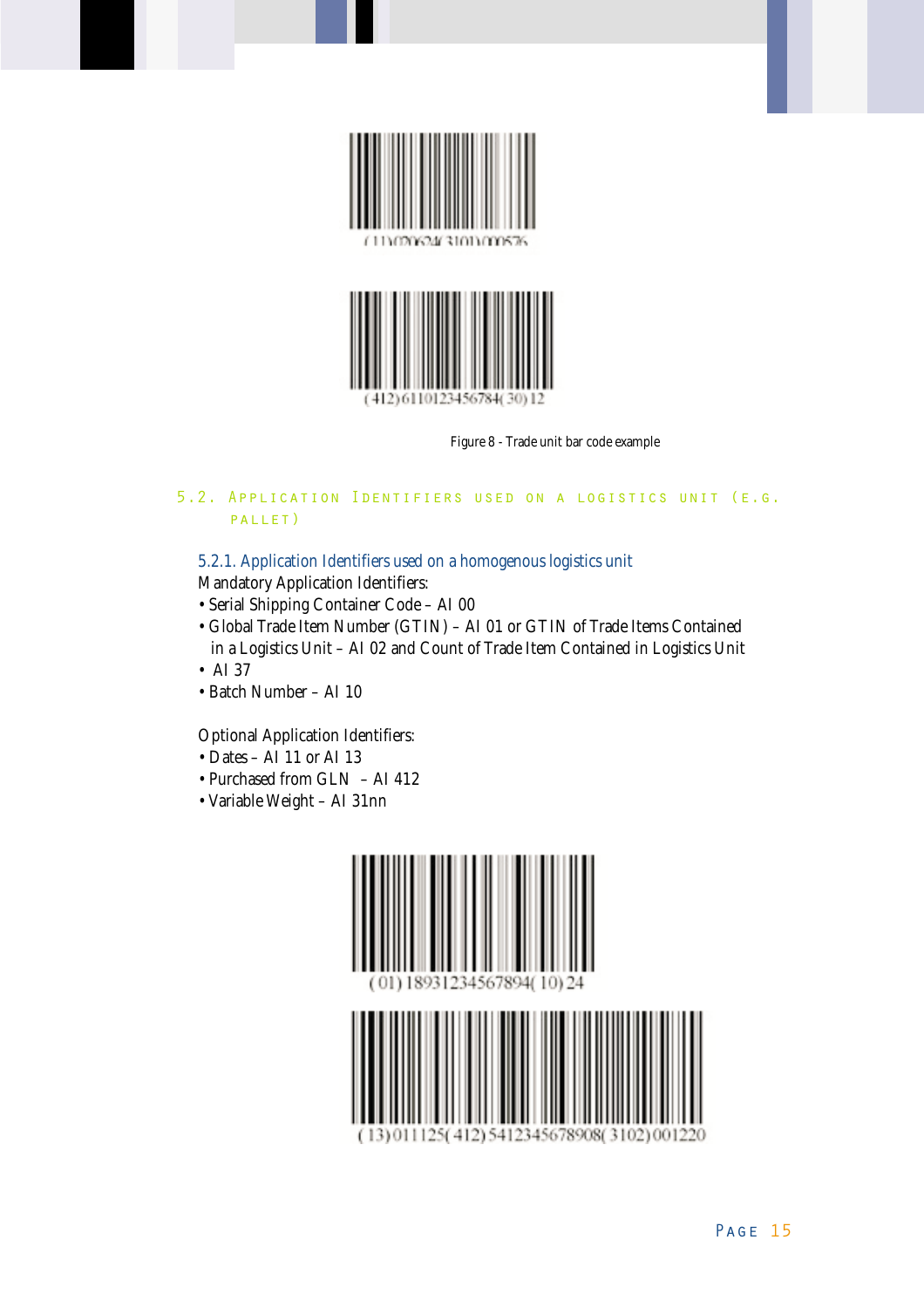

Figure 9 – Homogenous logistics unit bar code example

5.2.2. Application Identifiers used on a mixed logistics unit Mandatory Application Identifiers: • Serial Shipping Container Code – AI 00

Optional Application Identifiers:

- Dates AI 11 or AI 13
- Purchased from GLN AI 412
- Variable Weight AI 31nn

# 5.3. Definitions of mandatory and optional Application Identifiers

#### 5.3.1. Identification of a Logistic Unit (AI 00)

Definition: Identification number (SSCC) of a logistic unit.

|    |                                  |                    | Format of the Element String                                                                                                                                                                                                               |                |  |  |  |  |  |  |  |  |  |
|----|----------------------------------|--------------------|--------------------------------------------------------------------------------------------------------------------------------------------------------------------------------------------------------------------------------------------|----------------|--|--|--|--|--|--|--|--|--|
|    |                                  |                    | <b>Serial Shipping Container Code</b>                                                                                                                                                                                                      |                |  |  |  |  |  |  |  |  |  |
|    | <i>Application</i><br>Identifier | Extension<br>digit | <b>Serial Reference</b><br><b>EAN•UCC Company Prefix</b>                                                                                                                                                                                   | Check<br>digit |  |  |  |  |  |  |  |  |  |
| I) | 0 <sub>0</sub>                   | $N_{1}$            | $N_2$ $N_3$ $N_4$ $N_5$ $N_6$ $N_7$ $N_8$ $N_9$ $N_{10}$ $N_{11}$ $N_{12}$ $N_{13}$ $N_{14}$ $N_{15}$ $N_{16}$ $N_{17}$                                                                                                                    | $N_{18}$       |  |  |  |  |  |  |  |  |  |
| C) | 0 <sub>0</sub>                   | $N_{1}$            | 0 N <sub>3</sub> N <sub>4</sub> N <sub>5</sub> N <sub>6</sub> N <sub>7</sub> N <sub>8</sub> N <sub>9</sub> N <sub>10</sub> N <sub>11</sub> N <sub>12</sub> N <sub>13</sub> N <sub>14</sub> N <sub>15</sub> N <sub>16</sub> N <sub>17</sub> | $N_{18}$       |  |  |  |  |  |  |  |  |  |

(EAN) (UCC)

> The Application Identifier 00 indicates that the data field contains the Serial Shipping Container Code (SSCC). The Extension digit is used to increase the capacity of the SSCC. It is assigned by the company that constructs the SSCC. The EAN.UCC Company Prefix is assigned to the system user. It makes the number unique worldwide but does not identify the origin of the unit. The Serial Reference is a serial number which the company that has been assigned the EAN.UCC Company Prefix chooses how to structure. The Check Digit is explained in the General EAN/UCC Specifications. Its verification, which must be carried out in the application software, ensures that the number is correctly composed. System considerations: The system recognises this Element String by the Symbology Identifier ]C1 and the Application Identifier. Data carrier: UCC/EAN-128 symbology. The data transmitted from the bar code reader means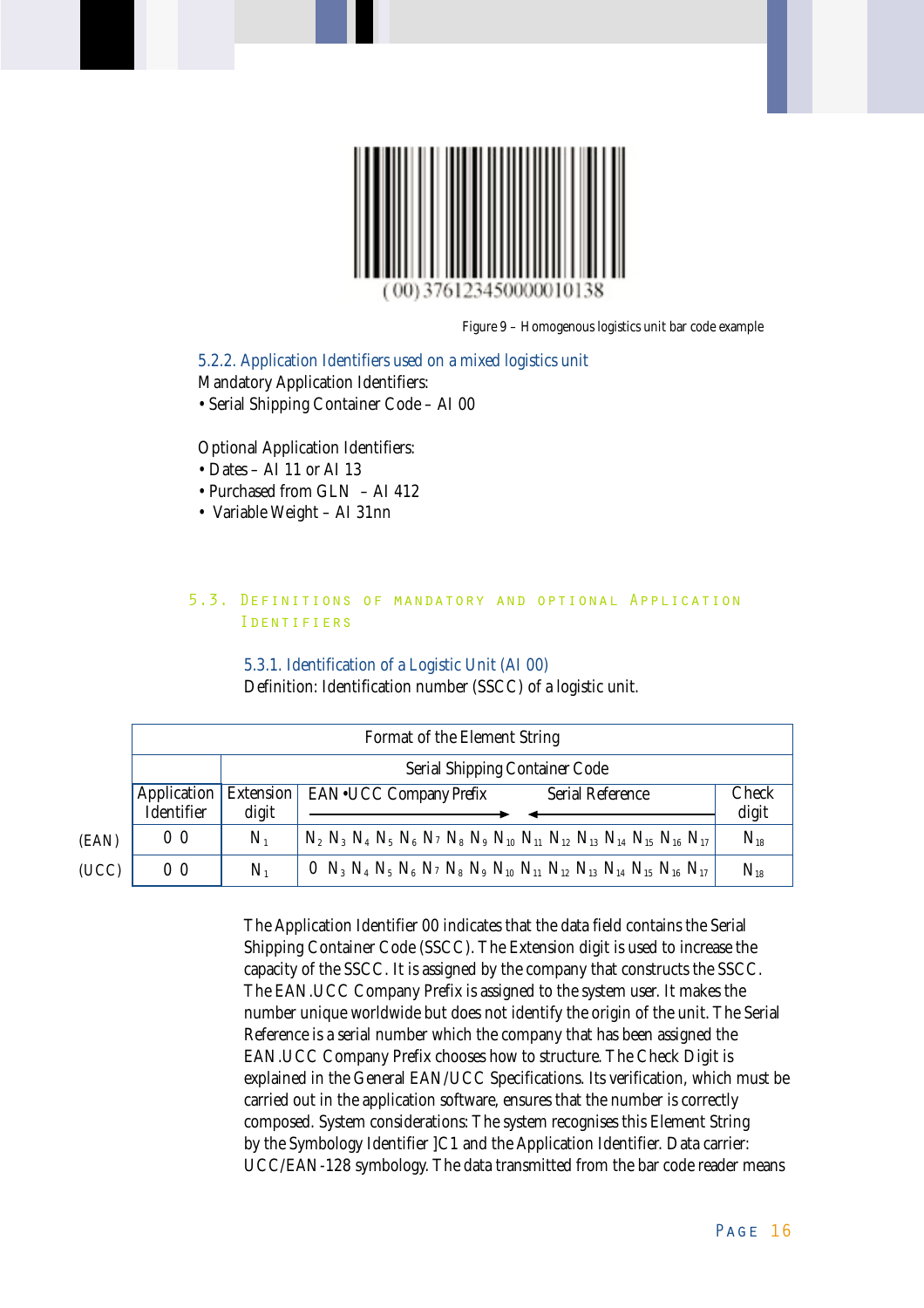that the identification number of a logistic unit has been captured.

#### 5.3.2. Identification of a Trade Item - Fixed Measure (AI 01)

Definition: Identification number (GTIN) of a Fixed Measure Trade Item. This Element String is based on the UCC-12 or EAN/UCC-8 or EAN/UCC-13 or EAN/UCC-14 Data Structure.

|                | Format of the Element String |          |                                          |     |                |  |  |  |  |  |  |  |                                                                                           |  |                       |
|----------------|------------------------------|----------|------------------------------------------|-----|----------------|--|--|--|--|--|--|--|-------------------------------------------------------------------------------------------|--|-----------------------|
|                | Application<br>Identifier    |          | EAN.UCC trade item identification number |     |                |  |  |  |  |  |  |  |                                                                                           |  | <b>Check</b><br>digit |
| (EAN/UCC-8)    | 0 <sub>1</sub>               | $\theta$ |                                          | - 0 | $\overline{0}$ |  |  |  |  |  |  |  | 0 0 $N_1$ $N_2$ $N_3$ $N_4$ $N_5$ $N_6$ $N_7$                                             |  | $N_{s}$               |
| $(UCC-12)$     | 0 <sub>1</sub>               | $\theta$ |                                          |     |                |  |  |  |  |  |  |  | 0 $N_1$ $N_2$ $N_3$ $N_4$ $N_5$ $N_6$ $N_7$ $N_8$ $N_9$ $N_{10}$ $N_{11}$                 |  | $N_{12}$              |
| $ EAN/UCC-13 $ | 0 <sub>1</sub>               | $\theta$ |                                          |     |                |  |  |  |  |  |  |  | $N_1$ $N_2$ $N_3$ $N_4$ $N_5$ $N_6$ $N_7$ $N_8$ $N_9$ $N_{10}$ $N_{11}$ $N_{12}$          |  | $N_{13}$              |
| $(EAN/UCC-14)$ | 0 <sub>1</sub>               |          |                                          |     |                |  |  |  |  |  |  |  | $N_1$ $N_2$ $N_3$ $N_4$ $N_5$ $N_6$ $N_7$ $N_8$ $N_9$ $N_{10}$ $N_{11}$ $N_{12}$ $N_{13}$ |  | $N_{14}$              |

The Application Identifier 01 indicates that the data field contains the identification number of a trade item (GTIN). The EAN.UCC trade item identification number contains the EAN/UCC-8, UCC-12 and EAN/UCC-13 Identification Numbers. The Check Digit is explained in Chapter 3, Appendix 1. Its verification, which must be carried out in the application software, ensures that the number is correctly composed. System considerations: The system recognises this Element String by the Symbology Identifier ]C1 and the Application Identifier. Data carrier: UCC/EAN-128 symbology. The data transmitted from the bar code reader means that a quantity of one with the identification number of a Fixed Measure Trade Item has been captured.

|  |  |  |  |  |  | $\mid$ N $_{1}$ $\mid$ N $_{2}$ $\mid$ N $_{3}$ $\mid$ N $_{4}$ $\mid$ N $_{5}$ $\mid$ N $_{6}$ $\mid$ N $_{7}$ $\mid$ N $_{8}$ $\mid$ N $_{9}$ $\mid$ N $_{10}$ $\mid$ N $_{11}$ $\mid$ N $_{12}$ $\mid$ N $_{13}$ $\mid$ N $_{14}$ $\mid$ |
|--|--|--|--|--|--|---------------------------------------------------------------------------------------------------------------------------------------------------------------------------------------------------------------------------------------------|

The formats of these numbers for processing in a 14-digit field

#### 5.3.3. Identification of a Trade Item - Variable Measure (AI 01)

Definition: Identification number (GTIN) of a Variable Measure Trade Item. This Element String is a special application of the EAN/UCC-14 Data Structure.

|                |                           |           | Format of the Element String                                                              |                |
|----------------|---------------------------|-----------|-------------------------------------------------------------------------------------------|----------------|
|                | Application<br>Identifier |           | Identification number of the trade item                                                   |                |
|                |                           | Indicator | <b>EAN•UCC Company Prefix</b><br>Item Reference                                           | Check<br>digit |
| $(UCC-12)$     | 0 <sub>1</sub>            | 9         | 0 $N_2$ $N_3$ $N_4$ $N_5$ $N_6$ $N_7$ $N_8$ $N_9$ $N_{10}$ $N_{11}$ $N_{12}$ $N_{13}$     | $N_{14}$       |
| $ EAN/UCC-13 $ | 0 <sub>1</sub>            | 9         | $N_1$ $N_2$ $N_3$ $N_4$ $N_5$ $N_6$ $N_7$ $N_8$ $N_9$ $N_{10}$ $N_{11}$ $N_{12}$ $N_{13}$ | $N_{14}$       |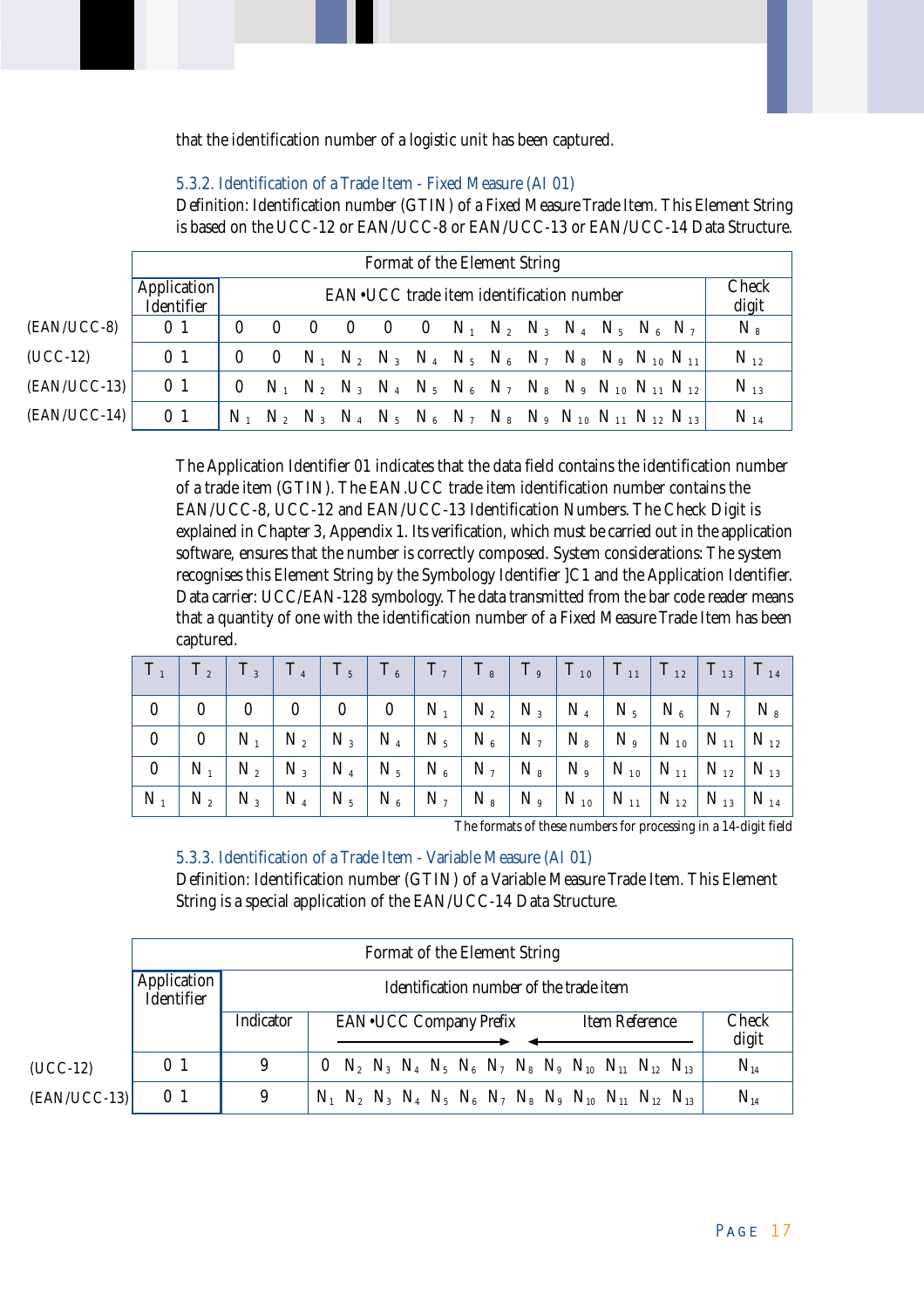The Application Identifier 01 indicates that the data field contains a trade item identification number (GTIN). The digit 9 in field Indicator indicates that the item identified is a Variable Measure Trade Item. The EAN.UCC Company Prefix and the Item Reference are as described the General EAN/UCC Specifications. The Check Digit is explained in Chapter 3, Appendix 1. Its verification, which must be carried out in the application software, ensures that the number is correctly composed. Data carrier: UCC/EAN-128 symbology. System considerations: The system recognises this Element String by the Symbology Identifier ]C1, the Application Identifier and the digit 9 in the Indicator field. The data transmitted from the bar code reader means that the EAN/UCC-14 Identification Number of a Variable Measure Trade Item has been captured. To complete the item identification the variable information (see Chapter 3,

The formats of these numbers for processing in a 14-digit field

# 5.3.4. Identification of Trade Items Contained in a Logistic Unit - Fixed Measure (AI 02)

Definition: Identification number (GTIN) of the Fixed Measure Trade Items contained in a logistic unit. Note: This Element String may be used only on a unit which is not itself a trade item and if all trade items that are contained at the same level have the same GTIN.

| Format of the Element String                                   |                                                                                           |          |  |  |  |  |  |  |  |  |
|----------------------------------------------------------------|-------------------------------------------------------------------------------------------|----------|--|--|--|--|--|--|--|--|
| Application<br>GTIN of the contained trade items<br>Identifier |                                                                                           |          |  |  |  |  |  |  |  |  |
| 0 <sub>2</sub>                                                 | $N_1$ $N_2$ $N_3$ $N_4$ $N_5$ $N_6$ $N_7$ $N_8$ $N_9$ $N_{10}$ $N_{11}$ $N_{12}$ $N_{13}$ | $N_{14}$ |  |  |  |  |  |  |  |  |

The Application Identifier 02 indicates that the data field shows the identification number of the trade items contained. The GTIN of the trade items contained represents the identification number of the highest level of trade item contained in the logistic unit. The Check Digit is explained in Chapter 3, Appendix 1. Its verification, which must be carried out in the application software, ensures that the number is correctly composed. Data carrier: UCC/EAN-128 symbology. System considerations: The system recognises this Element String by the Symbology Identifier ]C1 and the Application Identifier. The data transmitted from the bar code reader means that the identification number of Fixed Measure Trade Items contained in a logistic unit has been captured. It must be processed together with Element String AI 37 that must appear on the same.

# 5.3.5. Identification of Trade Items Contained in a Logistic Unit - Variable Measure (AI 02)

Definition: Identification number (GTIN) of the Variable Measure Trade Items contained in a logistic unit. Note: This Element String may be used only on a unit which is not itself a trade item and if all trade items that are contained at the same level have the same GTIN. If the trade items are variable measure retail items then this GTIN will be the implied item number that does not appear on the items contained.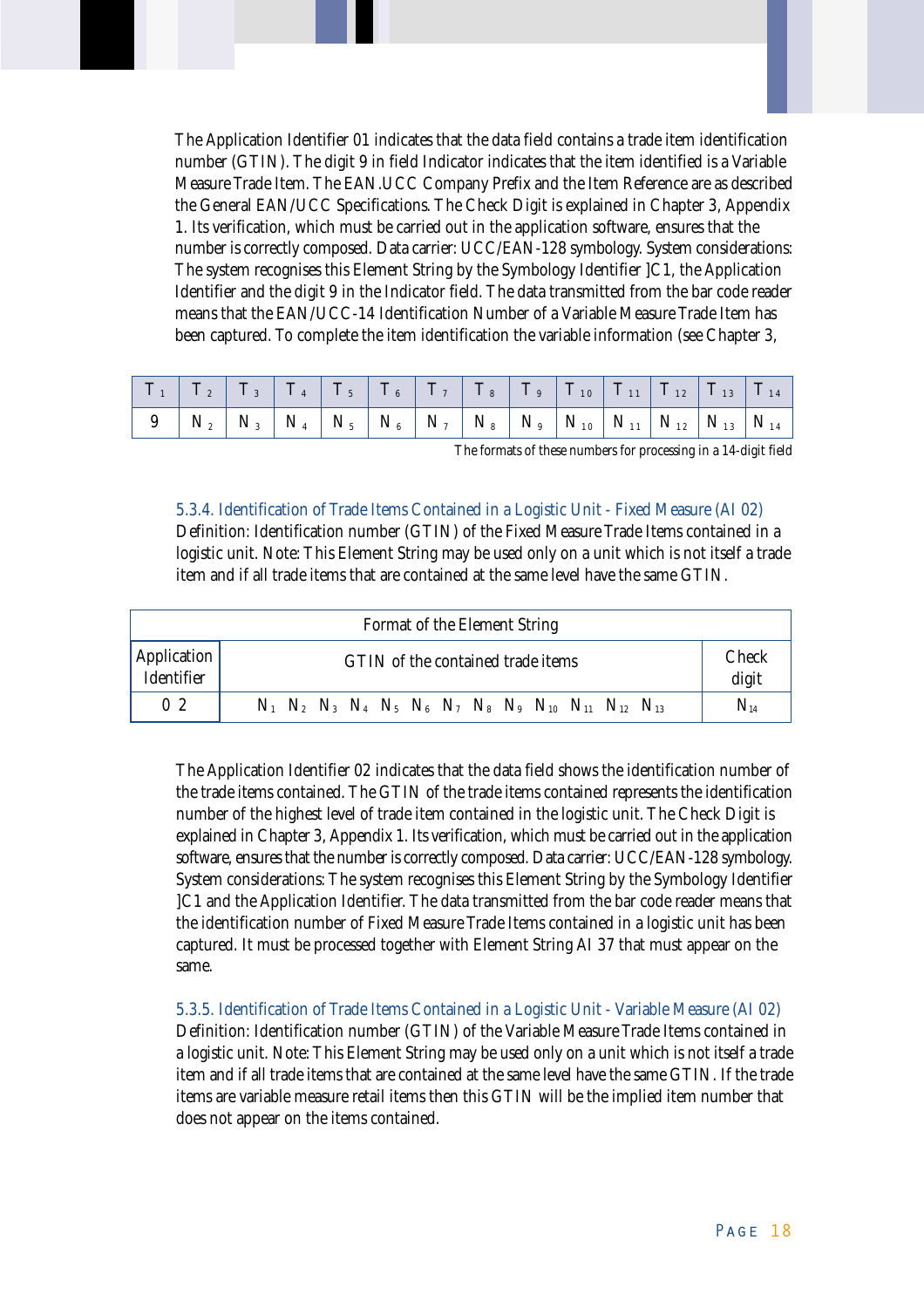| Format of the Element String     |                                                                                       |                       |  |  |  |  |  |  |  |
|----------------------------------|---------------------------------------------------------------------------------------|-----------------------|--|--|--|--|--|--|--|
| <b>Application</b><br>Identifier | GTIN of the contained trade item                                                      | <b>Check</b><br>digit |  |  |  |  |  |  |  |
| 0 <sub>2</sub>                   | 9 $N_2$ $N_3$ $N_4$ $N_5$ $N_6$ $N_7$ $N_8$ $N_9$ $N_{10}$ $N_{11}$ $N_{12}$ $N_{13}$ | $N_{14}$              |  |  |  |  |  |  |  |

The Application Identifier 02 indicates that the data field shows the identification number of the contained trade items. The GTIN of the trade items contained represents the identification number of the highest level of items contained in the logistic unit. The Check Digit is explained in Chapter 3, Appendix 1. Its verification, which must be carried out in the application software, ensures that the number is correctly composed. Data carrier: UCC/EAN-128 symbology. System considerations: The system recognises this Element String by the Symbology Identifier ]C1 and the Application Identifier. The data transmitted from the bar code reader means that the EAN/UCC-14 Identification Number of a Variable Measure Trade Item contained in a logistic unit has been captured. It must be processed with Element String AI 37 and a valid trade measure that must appear on the same unit.

# 5.3.6. Batch or Lot Number (AI 10)

Definition: Batch or lot number of a trade item.

| Format of the Element String |  |                     |  |
|------------------------------|--|---------------------|--|
| Application                  |  | Batch or lot number |  |
|                              |  | variable length     |  |

The Application Identifier 10 indicates that the data field contains a batch or lot number. The batch or lot number gives whatever information the manufacturer (the party with responsibility for traceability of the trade item) considers relevant to the trade item to which the Element String is applied. The data may refer to the trade item itself or to items contained. The number may be a production lot number, a shift number, a machine number, a time, an internal production code, etc. The data is alphanumeric and may include all characters contained in Table 1 of the International Standard ISO/IEC 646, shown in Chapter 3, Appendix 3. Data carrier: UCC/EAN-128 symbology. System considerations: The system recognises this Element String by the Symbology Identifier ]C1 and the Application Identifier. The data transmitted by the bar code reader means that the Element String " batch or lot number" has been captured. As it is an attribute of a particular item it should not be processed on its own, but together with the GTIN of the trade item to which it relates. Note: The batch or lot number is not part of the unambiguous identification of a trade item.

# 5.3.7. Production Date (AI 11)

Definition: Production date of a trade item.

| Format of the Element String |                        |             |             |  |
|------------------------------|------------------------|-------------|-------------|--|
| Application                  | Production date        |             |             |  |
|                              | Year                   | Month       | Day         |  |
|                              | $N_{2}$<br>$N_{\rm H}$ | $N_3$ $N_4$ | $N_5$ $N_6$ |  |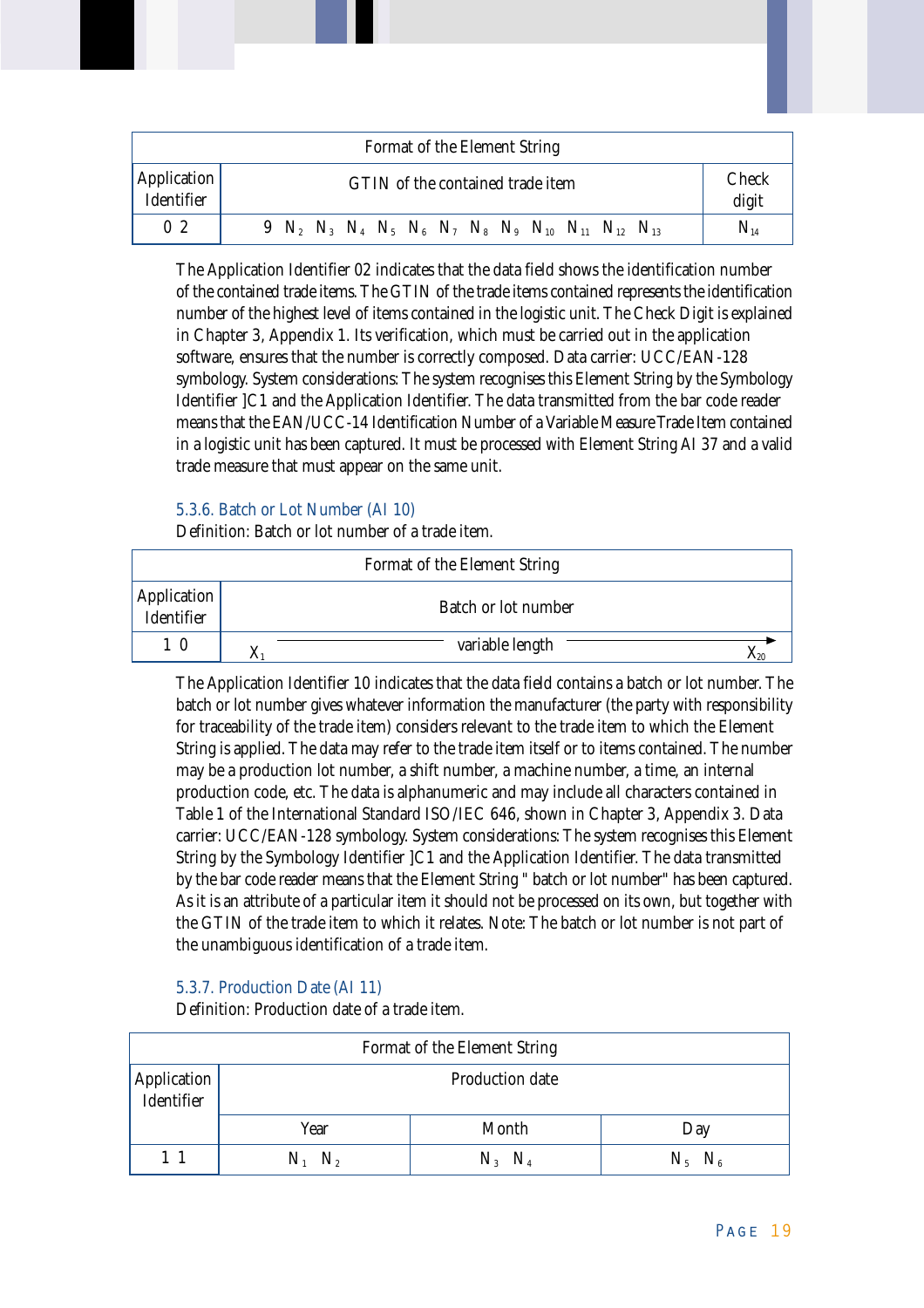The Application Identifier 11 indicates that the data fields contain a production date. The production date is the production or assembly date determined by the manufacturer. The date may refer to the trade item itself or to items contained.

The structure is:

| Year  | The tens and units of the year (e.g. $2003 = 03$ ), which is mandatory.                 |
|-------|-----------------------------------------------------------------------------------------|
| Month | The number of the month (e.g. January = $01$ ), which is mandatory.                     |
| Day   | The number of the day of the relevant month (e.g. 2nd day = 02). If it is not necessary |
|       | to specify the day, the field must be filled in with two zeros.                         |
|       |                                                                                         |

Data carrier: UCC/EAN-128 symbology. System considerations: The system recognises this Element String by the Symbology Identifier ]C1 and the Application Identifier. The data transmitted from the bar code reader means that the Element String "production date" has been captured. As it is an attribute of a trade item it should not be processed on its own, but together with the GTIN of the trade item to which it relates. Note: This Element String can only specify dates in the range from 49 years in the past to 50 years in the future. Determination of the correct century is explained in the General EAN/UCC Specifications.

#### 5.3.8. Packaging Date (AI 13)

Definition: Packaging date of a trade item.

| Format of the Element String |                |             |             |  |
|------------------------------|----------------|-------------|-------------|--|
| Application<br>Identifier    | Packaging date |             |             |  |
|                              | Year           | Month       | Day         |  |
| 13                           | $N_1$ $N_2$    | $N_3$ $N_4$ | $N_5$ $N_6$ |  |

The Application Identifier 13 indicates that the data fields contain a packaging date. The packaging date is the date when the goods were packed as determined by the packager. The date may refer to the trade item itself or to items contained. The structure is:

Year The tens and units of the year (e.g. 2003 = 03), which is mandatory.

Month The number of the month (e.g. January  $= 01$ ), which is mandatory.

Day The number of the day of the relevant month (e.g. 2nd day = 02). If it is not necessary to specify the day, the field must be filled in with two zeros.

Data carrier: UCC/EAN-128 symbology. System considerations: The system recognises this Element String by the Symbology Identifier ]C1 and the Application Identifier. The data transmitted from the bar code reader means that the Element String "packaging date" has been captured. As it is an attribute of a trade item it should not be processed on its own, but together with the GTIN of the trade item to which it relates.

# 5.3.9. Variable Count (AI 30)

Definition: Count of items contained in a Variable Measure Trade Item. This Element String is used to complete the identification of a Variable Measure Trade Item. It contains the number of items contained in such a unit and, therefore, should never be applied in isolation.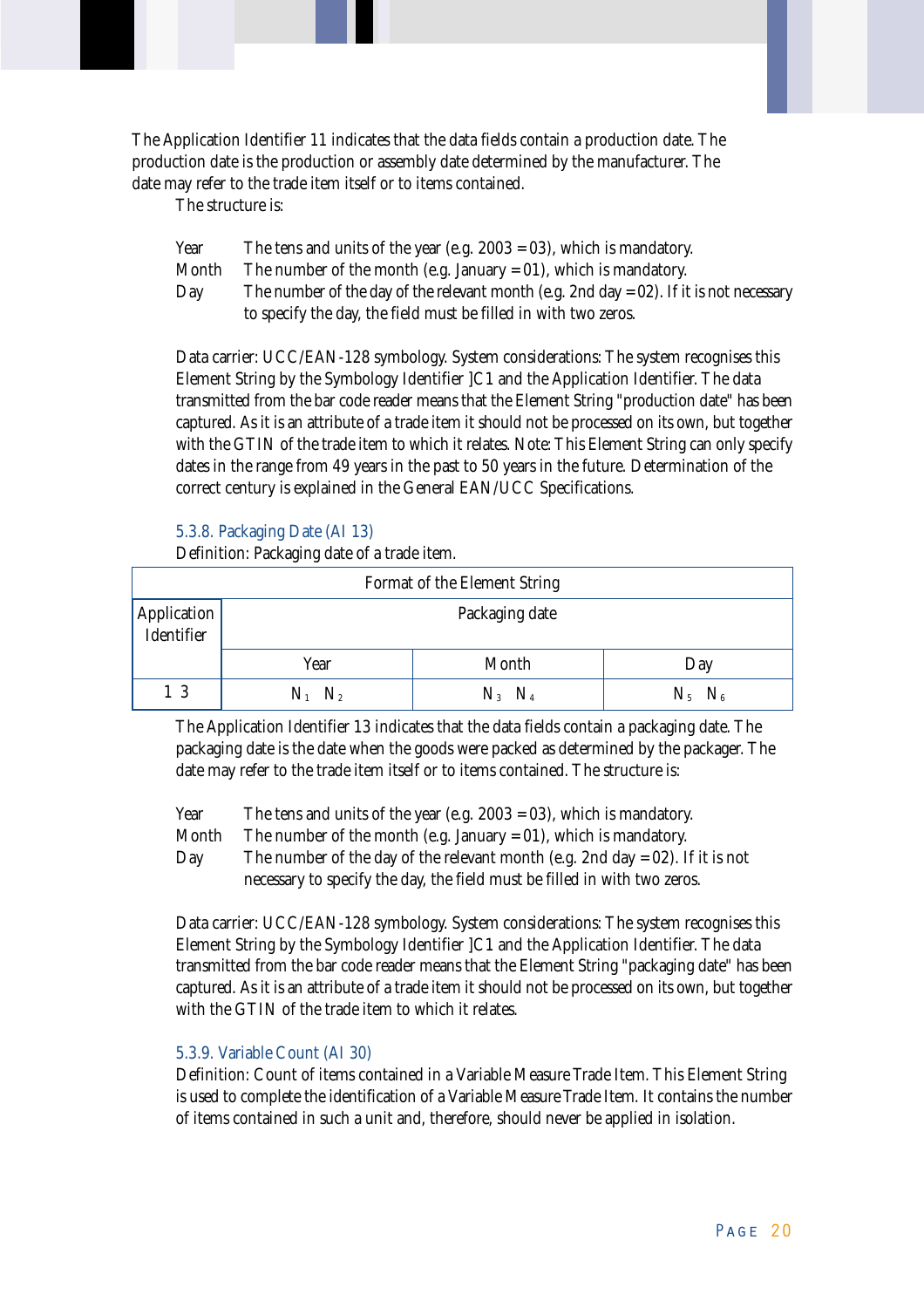|                           | Format of the Element String |
|---------------------------|------------------------------|
| Application<br>Identifier | Count of items               |
| 3 0                       | variable length<br>N1        |

The Application Identifier 30 indicates that the data field contains the number of items contained in a Variable Measure Trade Item. The field count of items represents the quantity contained in the respective trade item. It is of variable length and may have up to 8 digits. Data carrier: UCC/EAN-128 symbology. System considerations: The system recognises this Element String by the Symbology Identifier ]C1 and the Application Identifier. The data transmitted from the bar code reader means that the quantity (count of items) which can be considered part of the identification of a Variable Measure Trade Item has been captured. It must be processed with the identification number of the trade item to which it relates. Note: This Element String must not be used to indicate the contained quantity of a Fixed Measure Trade Item. However, if this Element String appears on a Fixed Measure Trade Item (in error) it should not invalidate the item identification but should be treated as redundant data.

# 5.3.10. Trade Measures (AI 31nn, 32nn, 35nn, 36nn)

Definition: Trade measures of Variable Measure Trade Items. This Element String is used to complete the identification of a Variable Measure Trade Item. It contains information on weight, size, volume, dimensions, etc. of such unit and, therefore, should never be applied alone. Several Element Strings are possible if the variables required are dimensions or weights expressed in kg and pounds.

| Format of the Element String  |                                     |  |
|-------------------------------|-------------------------------------|--|
| <b>Application Identifier</b> | Applicable value                    |  |
| $A_1$ $A_2$ $A_3$ $A_4$       | $N_1$ $N_2$ $N_3$ $N_4$ $N_5$ $N_6$ |  |

The Application Identifier digits A1 to A3 (see Figure 3 - 39) indicate that the data field contains the quantity or dimension of a Variable Measure Trade Item. It also denotes the unit of measure. The Application Identifier digit A4 indicates the implied decimal point position, where the digit 0 means that there is no decimal point and the digit 1 means that the decimal point is between N5 and N6, etc. The Application Identifiers used with this Element String are the following:

| A <sub>1</sub> | A <sub>2</sub> | $A_3$    | <b>Definition of Trade Measures</b>         | <b>Unit of Measure</b> |
|----------------|----------------|----------|---------------------------------------------|------------------------|
|                |                |          |                                             |                        |
| 3              |                | $\theta$ | Net weight                                  | Kilograms              |
| 3              |                |          | Length or first dimension                   | <b>Metres</b>          |
| 3              |                | 2        | Width, diameter or second dimension         | <b>Metres</b>          |
| 3              |                | 3        | Depth, thickness, height or third dimension | <b>Metres</b>          |
| 3              |                | 4        | Area                                        | <b>Square Metres</b>   |
| 3              |                | 5        | Net volume                                  | Litres                 |
| 3              |                | 6        | Net volume                                  | <b>Cubic Metres</b>    |
| 3              | 2              | 0        | Net weight                                  | Pounds                 |
|                |                |          |                                             |                        |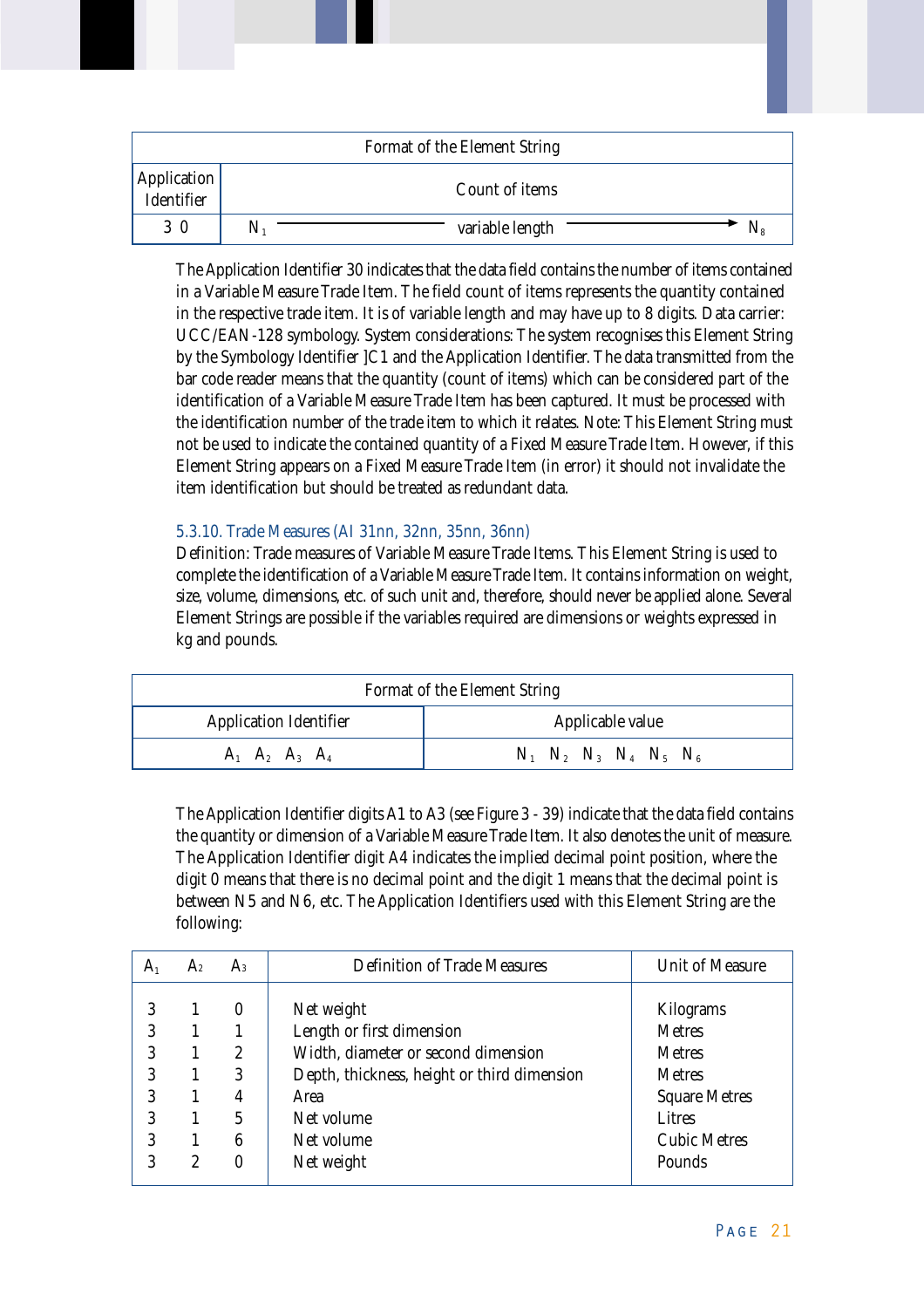| A <sub>1</sub> | A <sub>2</sub>   | $A_3$            | <b>Definition of Trade Measures</b>         | <b>Unit of Measure</b> |
|----------------|------------------|------------------|---------------------------------------------|------------------------|
|                |                  |                  |                                             |                        |
| 3              | $\boldsymbol{2}$ | $\mathbf{1}$     | Length or first dimension                   | <b>Inches</b>          |
| 3              | $\boldsymbol{2}$ | $\boldsymbol{2}$ | Length or first dimension                   | Feet                   |
| 3              | $\boldsymbol{2}$ | 3                | Length or first dimension                   | Yards                  |
| 3              | $\overline{2}$   | 4                | Width, diameter or second dimension         | <b>Inches</b>          |
| 3              | $\overline{2}$   | $\overline{5}$   | Width, diameter or second dimension         | Feet                   |
| 3              | $\boldsymbol{2}$ | 6                | Width, diameter or second dimension         | Yards                  |
| 3              | $\boldsymbol{2}$ | 7                | Depth, thickness, height or third dimension | <b>Inches</b>          |
| 3              | $\boldsymbol{2}$ | 8                | Depth, thickness, height or third dimension | Feet                   |
| 3              | $\boldsymbol{2}$ | 9                | Depth, thickness, height or third dimension | Yards                  |
| 3              | $\overline{5}$   | $\boldsymbol{0}$ | Area                                        | <b>Square Inches</b>   |
| 3              | $\sqrt{5}$       | $\mathbf{1}$     | Area                                        | <b>Square Feet</b>     |
| 3              | $\overline{5}$   | $\overline{2}$   | Area                                        | <b>Square Yards</b>    |
| 3              | $\overline{5}$   | 6                | Net weight                                  | <b>Troy Ounces</b>     |
| 3              | $\sqrt{5}$       | 7                | Net weight                                  | <b>Ounces</b>          |
| 3              | $6\phantom{1}6$  | $\Omega$         | Net volume                                  | Quarts                 |
| 3              | 6                |                  | Net volume                                  | Gallons (U.S.)         |
| 3              | $6\phantom{1}6$  | 4                | Net volume                                  | <b>Cubic Inches</b>    |
| 3              | $6\phantom{1}6$  | $\overline{5}$   | Net volume                                  | <b>Cubic Feet</b>      |
| 3              | 6                | 6                | Net volume                                  | <b>Cubic Yards</b>     |

The field applicable value contains the variable measure that applies to the respective trade item. Data carrier: UCC/EAN-128 symbology. System considerations: The system recognises this Element String by the Symbology Identifier ]C1 and the Application Identifier. The data transmitted from the bar code reader means that the quantity, which can be considered part of the identification of a Variable Measure Trade Item, has been captured. It must be processed with the GTIN of the trade item to which it relates. Note: Other values of AI 3nnn specify gross measures and logistic measures.

# 5.3.11. Count of Trade Items Contained in a Logistic Unit (AI 37)

Definition: Count of trade items contained in a logistic unit. This Element String is a mandatory completion of the identification described in Chapter 3, Sections 6.4 and 6.5.

The Application Identifier 37 indicates that the data field contains the number of trade items contained in a logistic unit. The field count of trade items contains the number of trade items contained in the respective logistic unit. This information refers to the identification number of the contained trade items. Data carrier: UCC/EAN-128 symbology. System considerations: The system recognises this Element String by the Symbology Identifier ]C1 and the Application Identifier. The data transmitted from the bar code reader means that the number of trade items contained in a logistic unit has been captured. It must be processed with the identification number represented in AI 02 (see Chapter 3, Section 6.4 and 6.5) appearing on the same logistic unit.

| Format of the Element String |                        |  |
|------------------------------|------------------------|--|
| Application                  | Count of trade items   |  |
| 3 7                          | variable length<br>IN. |  |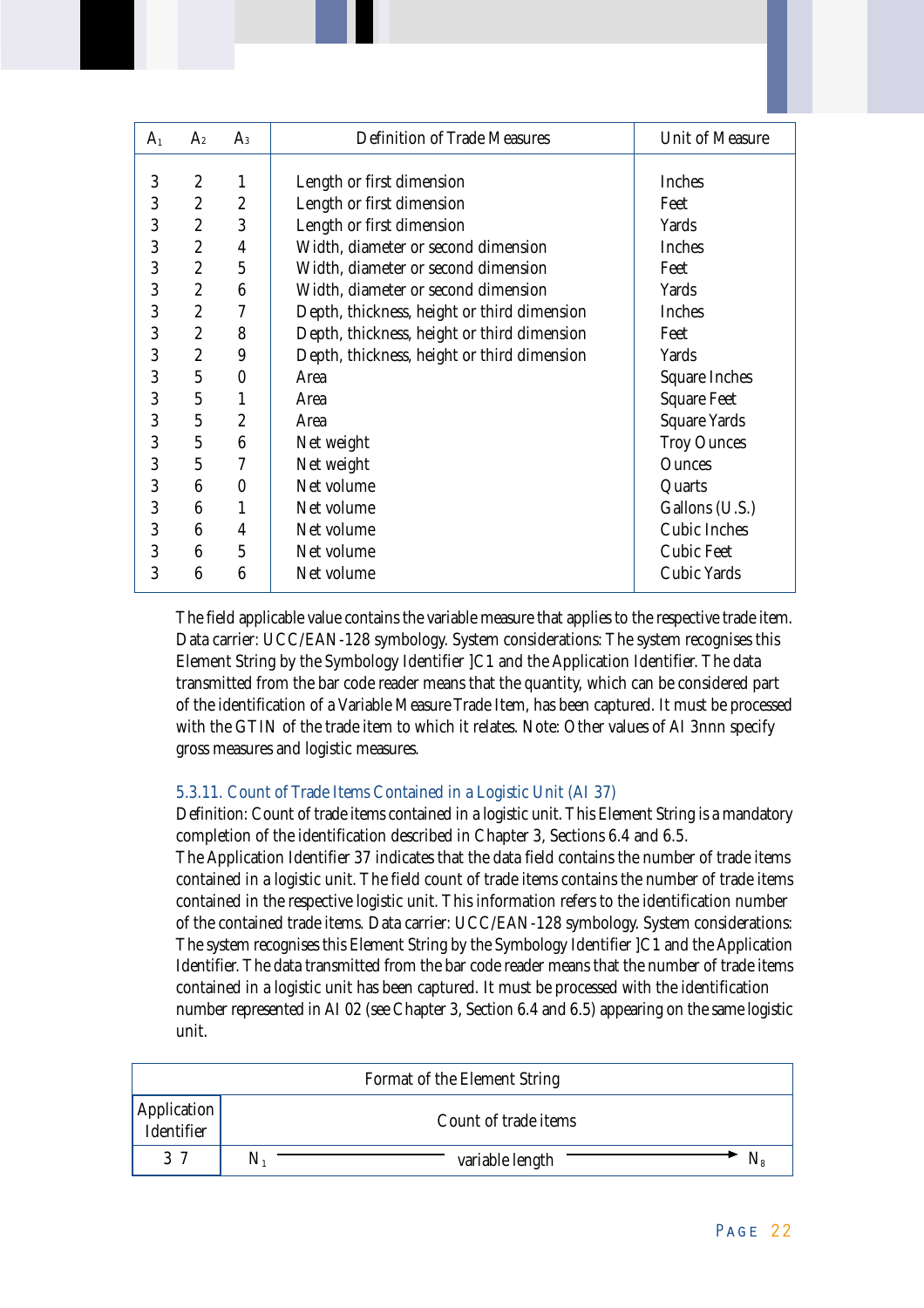#### 5.3.12. "Purchased from" EAN.UCC Global Location Number (AI 412)

Definition: EAN.UCC Global Location Number (GLN) of the supplier of the respective trade item. This Element String is based on the EAN/UCC-13 Data Structure.

| Format of the Element String |                                                                                  |                       |  |
|------------------------------|----------------------------------------------------------------------------------|-----------------------|--|
| Application<br>Identifier    | <b>Location Reference</b><br>EAN•UCC company prefix                              | <b>Check</b><br>digit |  |
| 4 1 2                        | $N_1$ $N_2$ $N_3$ $N_4$ $N_5$ $N_6$ $N_7$ $N_8$ $N_9$ $N_{10}$ $N_{11}$ $N_{12}$ | $N_{13}$              |  |

The Application Identifier 412 indicates that the data field contains the EAN.UCC Global Location Number of the company the respective trade item had been purchased from. The EAN.UCC Company Prefix is the EAN.UCC Company Prefix of the supplier. It is a component of the EAN/UCC-13 Data Structure to make the number unique worldwide. The Location Reference is assigned by the company supplying the trade item. The Check Digit is explained in Chapter 3, Appendix 1. Its verification, which must be carried out in the application software, ensures that the number is correctly composed. Data carrier: UCC/EAN-128 symbology. System considerations: The system recognises this Element String by the Symbology Identifier ]C1 and the Application Identifier. The data transmitted from the bar code reader means that the location number of the company that supplied the trade item has been captured. It may be processed independently or together with related identifications.

# ANNEX

#### PRINCIPLES OF THE EAN•UCC SYSTEM

The EAN•UCC System is a set of tools, which facilitates business transactions and electronic commerce. It provides a standard way to identify and track and trace products, services, and locations. The aim is to improve supply chain management and other business transactions that reduce costs or add value for both goods and services. Established in 1977, EAN International and its global partner organisation for the USA and Canada, the Uniform Code Council (UCC), today have more than 850.000 member companies in over 140 countries.

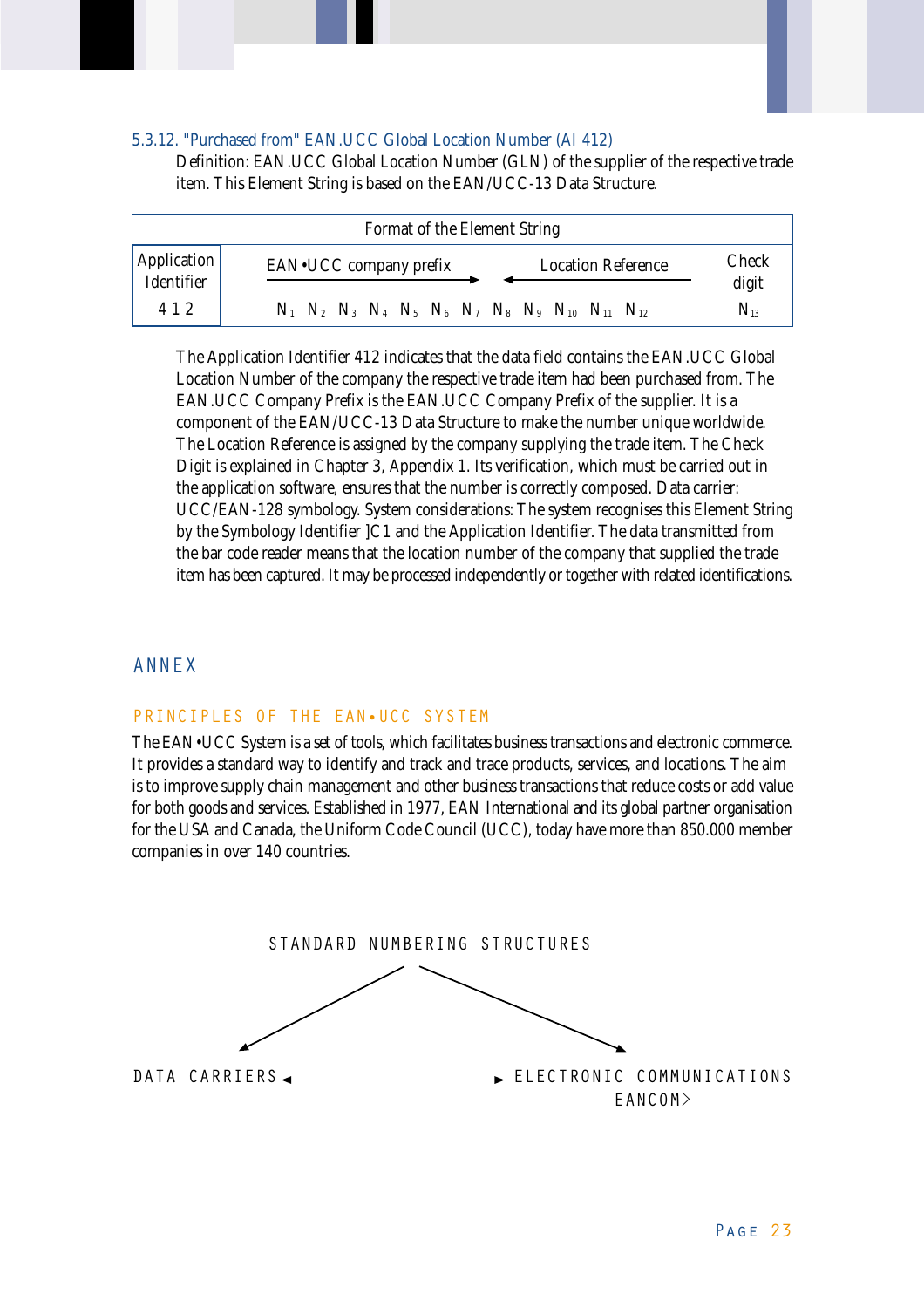#### The EAN•UCC System

The EAN•UCC System provides for the use of unambiguous numbers to identify goods, services, assets and locations world-wide. These numbers can be represented in bar code symbols to enable their electronic reading wherever required in business processes. The system is designed to overcome the limitations of using company, organisation or sector specific coding systems, and to make trading much more efficient and more responsive to customers.

As well as providing unique identifying numbers, the system also provides for additional information such as best before dates, serial numbers, location numbers and batch numbers to be shown in a bar coded form. These identifying numbers are also used in electronic commerce. At the moment bar code symbols are used as data carriers but other technologies, such as radio frequency identification tags and two-dimensional bar codes will be added in the future.

Following the principles and design of the EAN•UCC System means that users can design applications to process EAN•UCC data automatically. The system logic guarantees that data captured from bar codes produces unambiguous electronic messages and processing of them can be fully pre-programmed. The system is designed to be usable in any industry or trade sector.

#### GETTING STARTED

#### Were do I start?

Contact your local EAN International Member Organisation (national EAN organisation) and register as a member. Construct Global Trade Item Numbers and/or Global Location Numbers and/or Serial Shipping Container Codes using your national EAN prefix in combination with the EAN member organisation number allocated to you. Communicate your intentions to all trading partners that will read EAN•UCC bar codes representing the above numbers and/or EANCOM® EDI messages.

#### What does it cost to become an EAN member?

Membership costs vary from one country to another and in general depend on the numbering capacity and the services required. However, EAN membership fees are low. They usually consist of an annual fee and a one-time joining fee.

#### What do I get in return?

A member company receives an EAN member organisation ID number, a capacity to number its products and basic support in implementing the EAN•UCC system. The numbering capacity given to member companies depends on their requirements and can be in the range between 1.000 and 100.000. Should a company wish to use EDI via EANCOM® messages, it can request the necessary information and manuals from its national EAN organisation.

How do I administer the number bank allocated to me by an EAN International Member Organisation? When you join an EAN International Member Organisation, it will provide you with the necessary documentation to administer the numbering system. It is advisable that all companies centrally allocate product numbers.

#### How do I print EAN•UCC bar codes on labels?

Label composition software should permit you to use desktop laser or ink jet printers, or you can use specially designed high performance thermal direct or thermal transfer printers. These may be self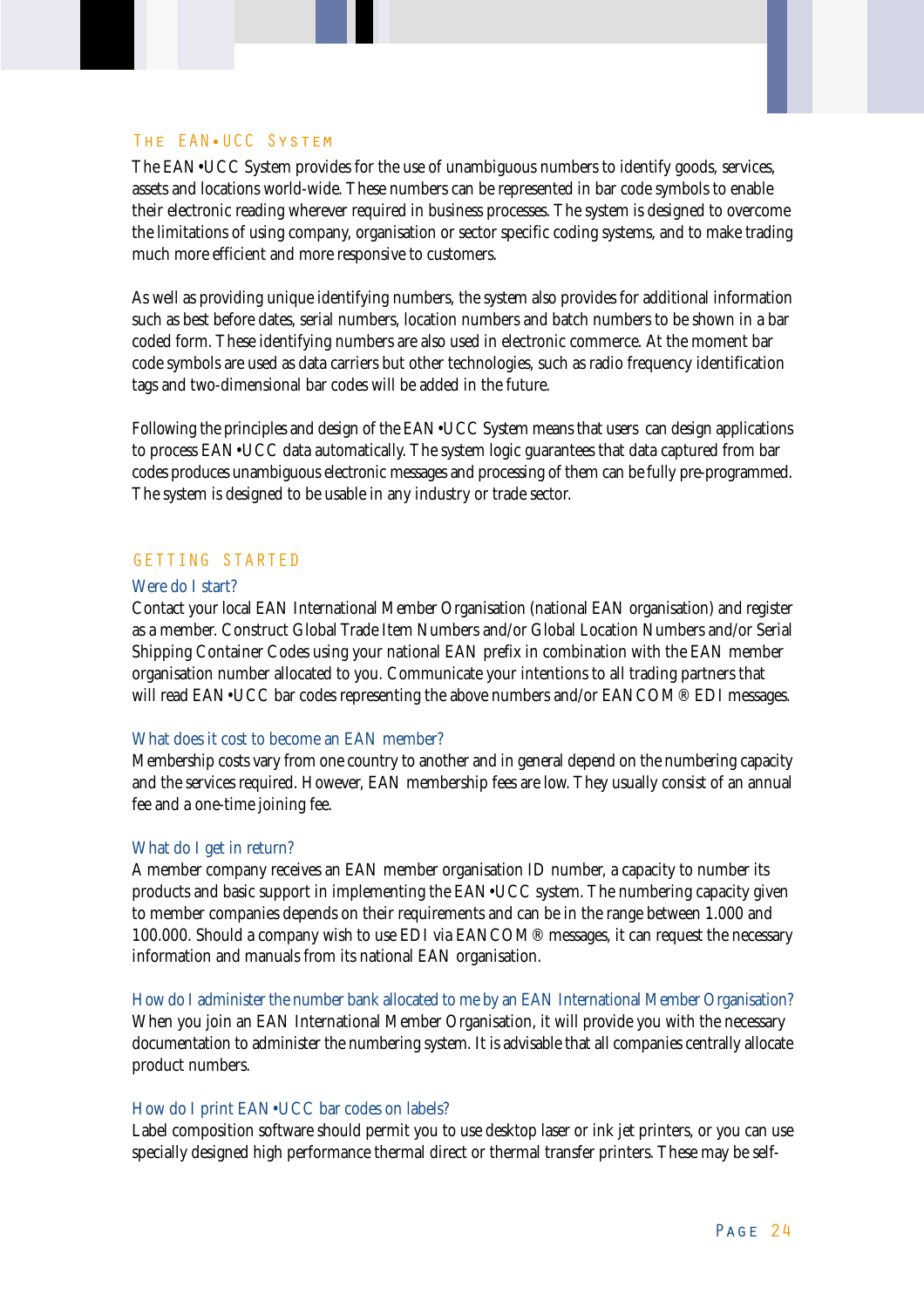contained units able to print pre-programmed label formats, or may require to be driven by a PC. Alternatively, labels can be printed off-site by a supplier that specialises in this type of printing.

# Do I have to become a member of an EAN International Member Organisation in every country I operate in?

No. One national EAN organisation membership should meet all the identification and communication needs of a company. However, if there is a need for continuous national EAN organisations support in other countries (i.e., in the local language) it is then advisable to seek membership in those countries too.

Do I need to become a member of an EAN International Member Organisation to use UCC/EAN-128? Yes. Membership in an EAN International Member Organisation or UCC is required to use EAN•UCC data structures. These data structures are represented in EAN•UCC data carriers (bar codes), which are in the public domain. If you are not already a member of an EAN Member Organisation, you will have to do so if you wish to use the UCC/EAN-128. If you are already a member of an EAN Member Organisation, your annual membership fee includes support concerning all EAN standards, including UCC/EAN-128.

# Is UCC/EAN-128 used only to identify pallets?

No, it is being used in for the identification of trade units, identification and tracking and tracing of logistics units (mainly pallets) and assets, as well as encoding of additional information, such as batch numbers, production or best before dates, etc. Many other applications also utilise the UCC/EAN-128 specification.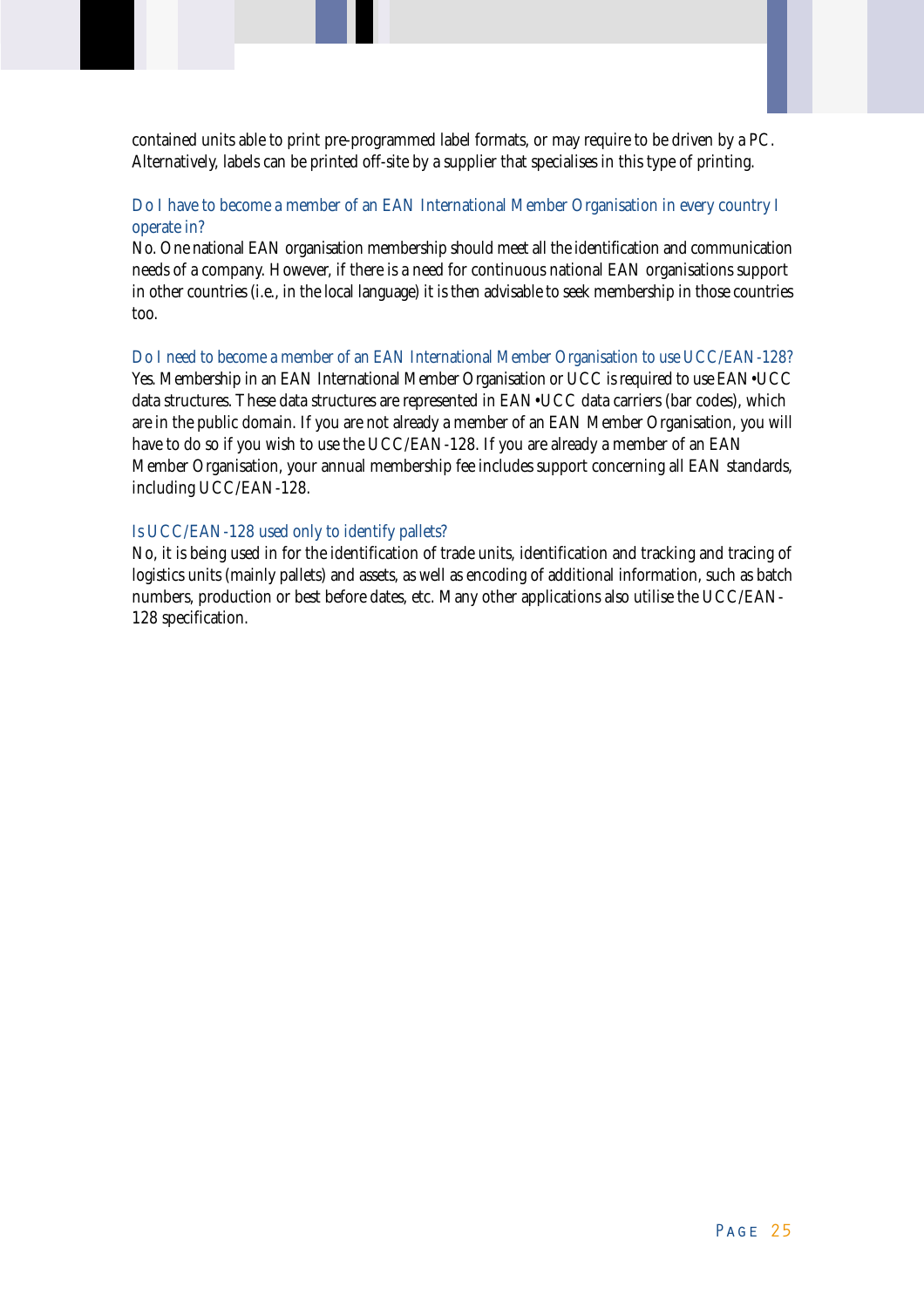#### FURTHER READING – PUBLICATIONS AVAILABLE FROM EAN INTERNATIONAL

Computer Assisted Ordering (CAO) - How to use the EAN standards. Continuous Replenishment - How to use the EAN standards. Corporate Brochure – The Global Language of Business Customer Specific Articles User Profile EAN International Annual Report and EAN•UCC Directory EAN Location Numbers. A Key Concept in Communication EAN Training interactive CD EAN•UCC Logistics Label and the SSCC EAN•UCC Solutions for Payment Processes EAN•UCC Solutions for the Textile and Apparel Industry EANCOM® 1997 MANUALS (volumes I-IV) EANCOM® 1997 CD-Rom EANCOM® an International Standard for EDI Communication Electronic Catalogues – EAN Recommendations Electronic Commerce in the EAN Community 1998. E-Commerce Tools for the Transport Industry Flow Through Distribution - How to use the EAN standards. Identifying Products and services with the EAN.UCC system Introduction to EANCOM® in Trade and Finance Introduction to EANCOM® in Trade and Transport Introduction to EDI Introduction to the Serial Shipping Container Code RSS and composite symbology Security for EANCOM® Messages Solutions for Supply Chain Management : Application Identifiers & the Traceability of Beef Guidelines UCC/EAN 128 symbology Supply Chain Management Tools for the Packaging Industry The Application of EANCOM® for the Trade of Healthcare Products The Application of EANCOM® for the Trade of Shoe Products The role of EAN in ECR

# ORGANISATIONS SPONSORING THE FRESH PRODUCE TRACEABILITY PROJECT

CIMO – European Association of Fresh Produce Importers Avenue de Broqueville 272 box 4, 1200 Brussels, Tel: +32-2777.15.80, Fax: +32-2-777.15.81, E-mail: secretariat@cimo.be

#### EAN International

Rue Royale 145, 1000 Brussels, Tel: +32-2-227.10.20, Fax: +32-2-227.10.21, e-mail: info@ean-int.org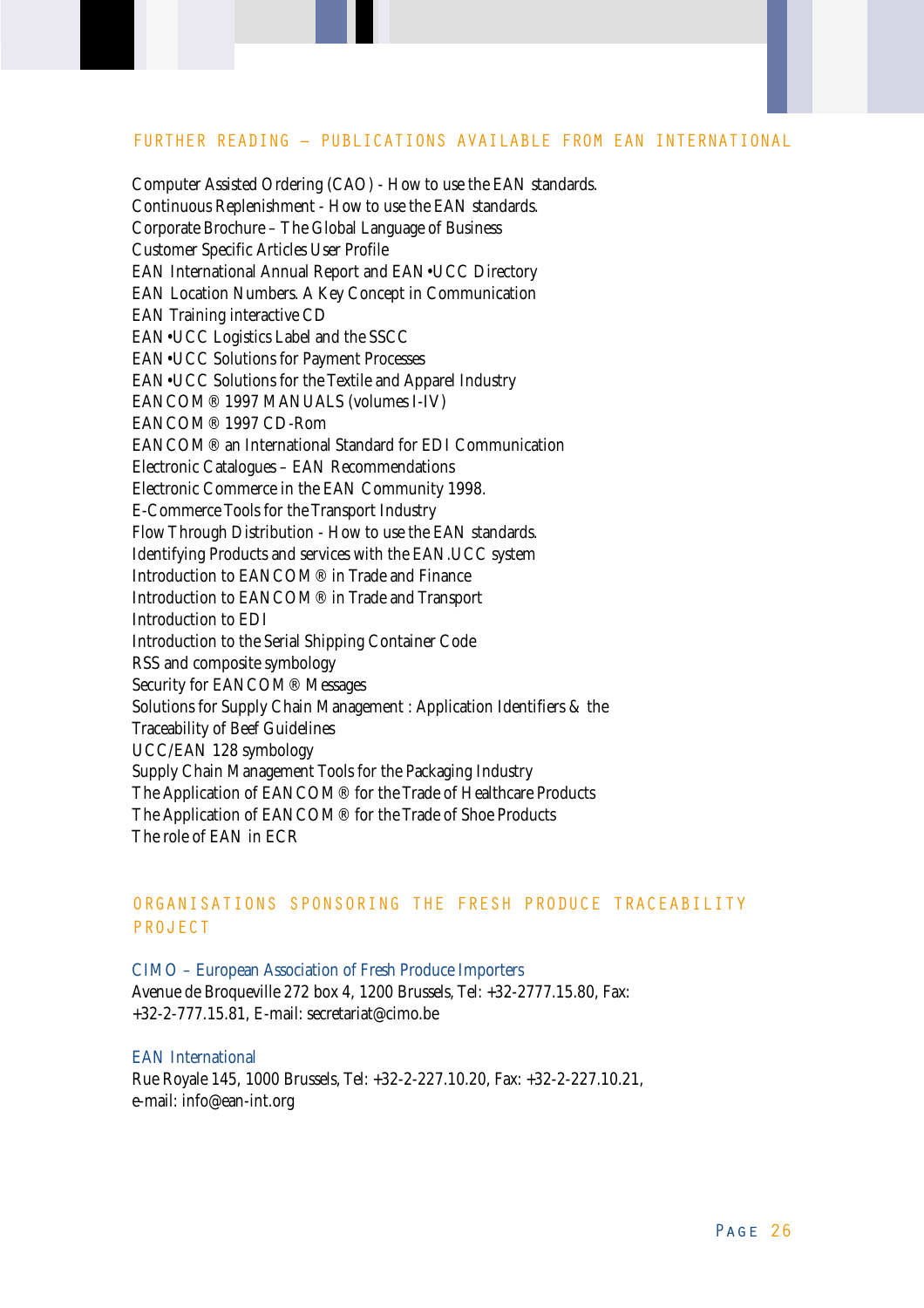#### EUREP – Euro Retail Produce Working Group

EHI-EuroHandelsinstitut, Spichernstrasse 55, D-50672 Köln, Germany Tel: +49 / 2 21 / 5 79 93 –25, Fax: +49 / 02 21 / 5 79 93-45, e-mail: moller@ehi.org

EUCOFEL - European Union of the Fruits and Vegetables Wholesale Imports and Exports Trade Rue Jenneval 29, 1000 Brussels, Tel: +32-2-736.16.54, Fax: +32-2-732.17.47 e-mail: eucofel.fruittrade.org@skynet.be

SHAFFE – Sothern Hemishpere Association of Fresh Fruit Exporters Avenue de Broqueville 272 box 4, 1200 Brussels, Tel: +32-2777.15.80, Fax: +32-2-777.15.81, e-mail: ph.binard@euronet.be

#### DIRECTORY OF EAN INTERNATIONAL MEMBER ORGANISATIONS AND UCC

Please see www.ean-int.org for the latest update of the EAN International Member Organisations directory.

| Add-On Symbol                 | EAN/UPC Symbol used to encode information supplementary to that in<br>the main EAN/UPC Symbol. |
|-------------------------------|------------------------------------------------------------------------------------------------|
| AI                            | Abbreviation for Application Identifier.                                                       |
| <b>AIDC</b>                   | Automatic Identification and Data Capture                                                      |
| alphanumeric (an)             | Describes a character set that contains alphabetic characters (letters),                       |
|                               | numeric digits (numbers), and other characters, such as punctuation marks.                     |
|                               | Normally used to indicate the permissible characters in a UCC/EAN-128                          |
|                               | Bar Code Symbol.                                                                               |
| <b>ANSI</b>                   | American National Standards Institute.                                                         |
| aperture                      | A physical opening that is part of the optical path in a device such as a                      |
|                               | scanner, photometer, or camera. Most apertures are circular, but they may                      |
|                               | be rectangular or elliptical.                                                                  |
| <b>Application Identifier</b> | The field of two or more characters at the beginning of an Element String                      |
|                               | encoded in a UCC/EAN-128 Symbol, which defines uniquely its format                             |
|                               | and meaning.                                                                                   |
| ASC x12                       | Accredited Standards Committee X12. ASC X12 is responsible for developing                      |
|                               | American National Standards for EDI.                                                           |
| <b>Asset Type</b>             | A number assigned by the owner of an asset to uniquely identify a type of                      |
|                               | asset.                                                                                         |
| attribute                     | A piece of information reflecting a characteristic related to an identification                |
|                               | number (e.g., GTIN and GRAI).                                                                  |
| autodiscrimination            | This term describes the capability of a reader to automatically recognise                      |
|                               | and decode multiple bar code symbologies.                                                      |
| bar gain/loss                 | The increase/decrease in bar width due to effects of the reproduction and                      |
|                               | printing processes.                                                                            |

# GLOSSARY OF TERMS USED IN THE GENERAL EAN/UCC SPECIFICATIONS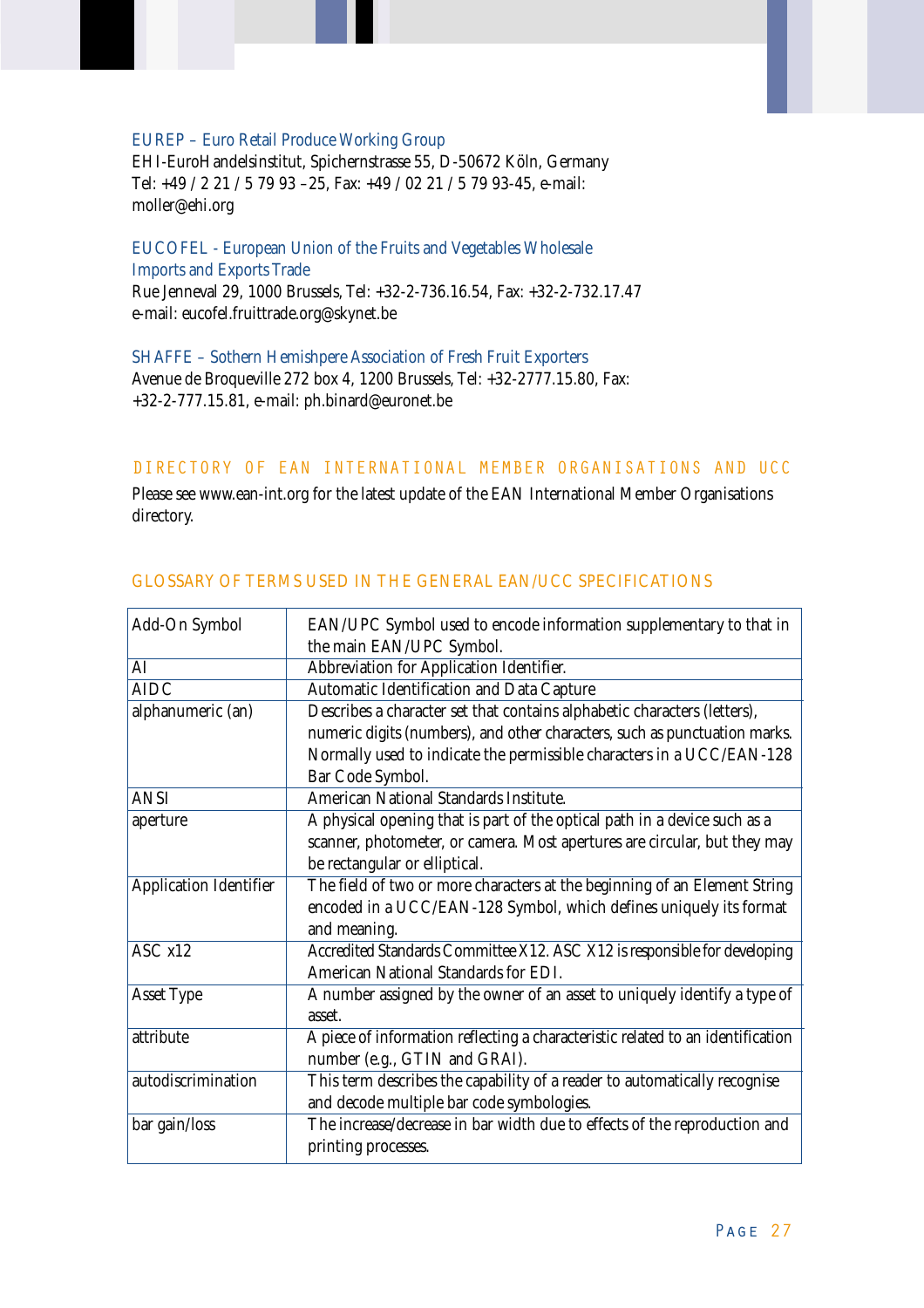| <b>Bearer Bars</b>       | Bars surrounding a bar code to prevent misreads or to improve print quality<br>of the bar code symbol.                                                                                                                                                                                                                                                                                                                                                     |
|--------------------------|------------------------------------------------------------------------------------------------------------------------------------------------------------------------------------------------------------------------------------------------------------------------------------------------------------------------------------------------------------------------------------------------------------------------------------------------------------|
| billing unit             | An item which is priced and invoiced in trade between two parties at any<br>point in the supply chain.                                                                                                                                                                                                                                                                                                                                                     |
| brand owner              | The party that is responsible for allocating EAN.UCC numbering and bar<br>coding on a given trade item. The administrator of an EAN.UCC Company<br>Prefix.                                                                                                                                                                                                                                                                                                 |
| carrier                  | The party that provides freight transportation services.                                                                                                                                                                                                                                                                                                                                                                                                   |
| <b>Check Digit</b>       | A digit calculated from the other digits of an Element String, used to check<br>that the data has been correctly composed. (See EAN.UCC Check Digit<br>Calculation.)                                                                                                                                                                                                                                                                                       |
| Clear Area               | See Quiet Zone.                                                                                                                                                                                                                                                                                                                                                                                                                                            |
| <b>Company Number</b>    | A component of the EAN.UCC Company Prefix. EAN and UCC assign<br>EAN.UCC Company Prefixes to entities that administer the allocation of<br>EAN.UCC identification numbers. These entities may be commercial<br>companies, not for profit organisations, governmental agencies, business<br>units within organisations, etc. Criteria to qualify for the assignment of an<br>EAN.UCC Company Prefix are set by the EAN Member Organisations<br>and the UCC. |
| concatenation            | The representation of several Element Strings in one bar code symbol.                                                                                                                                                                                                                                                                                                                                                                                      |
| contrast                 | See Symbol Contrast.                                                                                                                                                                                                                                                                                                                                                                                                                                       |
| coupon                   | A voucher which can be redeemed at the point of sale for a cash value or<br>free item.                                                                                                                                                                                                                                                                                                                                                                     |
| customer                 | The party that receives, buys, or consumes an item or service.                                                                                                                                                                                                                                                                                                                                                                                             |
| data carrier             | A means to represent data in a machine readable form, used to enable<br>automatic reading of the Element Strings.                                                                                                                                                                                                                                                                                                                                          |
| data character           | A letter, digit, or other symbol represented in the data field(s) of an Element<br>String.                                                                                                                                                                                                                                                                                                                                                                 |
| data field               | The smallest part of the data part of an Element String which needs to be<br>distinguished.                                                                                                                                                                                                                                                                                                                                                                |
| Data Standard            | The entirety of all EAN.UCC System data standardised in meaning and<br>structure.                                                                                                                                                                                                                                                                                                                                                                          |
| data structure           | The UCC and EAN numbering structures defined in the various lengths<br>required for the different identification purposes which all share a hierarchical<br>composition. Their composition blends the needs of international control<br>with the needs of the users.                                                                                                                                                                                       |
| data titles              | A standard abbreviated description of a data field and used to denote the<br>Human Readable Interpretation of encoded data.                                                                                                                                                                                                                                                                                                                                |
| direct print             | A process in which the printing apparatus prints the symbol by making<br>physical contact with a substrate, for example, flexography.                                                                                                                                                                                                                                                                                                                      |
| DUN-14 (Despatch         | See EAN/UCC-14.                                                                                                                                                                                                                                                                                                                                                                                                                                            |
| Unit Number)             |                                                                                                                                                                                                                                                                                                                                                                                                                                                            |
| <b>EAN</b>               | See EAN International.                                                                                                                                                                                                                                                                                                                                                                                                                                     |
| <b>EANCOM®</b>           | The international EDI standard provided by EAN International, conforming<br>to the UN/EDIFACT standard.                                                                                                                                                                                                                                                                                                                                                    |
| <b>EAN</b> International | EAN International, based in Brussels, Belgium, is an organisation of EAN<br>Member Organisations that jointly manages the EAN.UCC System with<br>the UCC.                                                                                                                                                                                                                                                                                                  |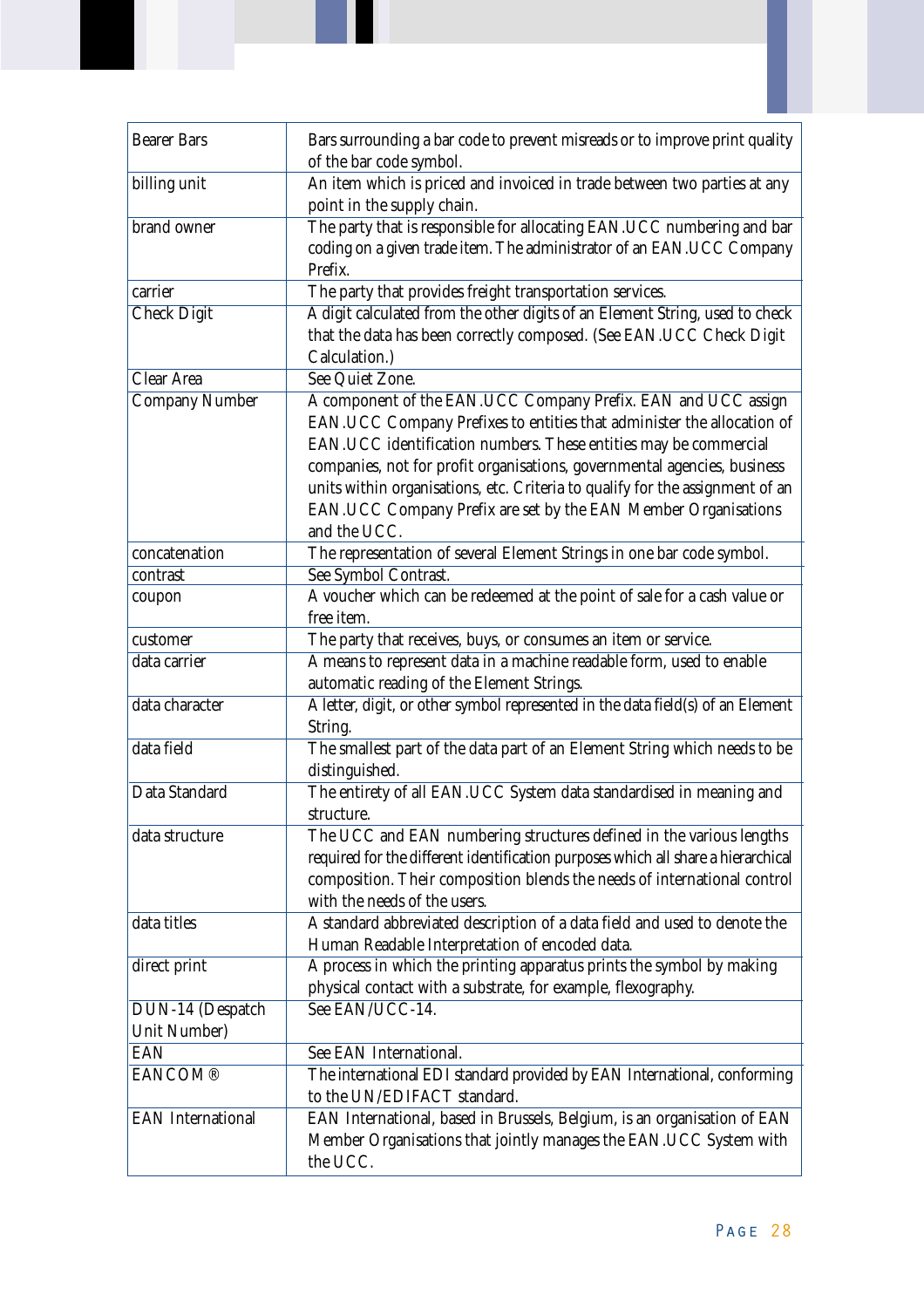| <b>EAN Member</b>            | A member of EAN International that is responsible for administering the         |
|------------------------------|---------------------------------------------------------------------------------|
| Organisation                 | EAN.UCC System in its country (or assigned area) and for managing the           |
|                              | correct use of the EAN.UCC System by its member companies.                      |
| <b>EAN-8 Bar Code</b>        | A bar code symbol of the EAN/UPC Symbology that encodes EAN/UCC-                |
| Symbol                       | 8 Identification Numbers.                                                       |
| EAN-13 Bar Code              | A bar code symbol of the EAN/UPC Symbology that encodes EAN/UCC-                |
| Symbol                       | 13 Identification Numbers.                                                      |
| <b>EAN.UCC Check</b>         | EAN.UCC algorithm for the calculation of a Check Digit to verify accuracy       |
| <b>Digit Calculation</b>     | of data decoded from a bar code symbol.                                         |
| <b>EAN.UCC Company</b>       | Part of the international EAN.UCC Data Structures consisting of an              |
| Prefix                       | EAN.UCC Prefix and a Company Number, both of which are allocated                |
|                              | by either the UCC or an EAN International Numbering Organisation.               |
| <b>EAN.UCC Prefix</b>        | A number with two or more digits, co-administered by EAN International          |
|                              |                                                                                 |
|                              | and the UCC, denoting the format and meaning of a particular Element            |
|                              | String.                                                                         |
| <b>EAN.UCC System</b>        | The specifications, standards, and guidelines co-administered by EAN            |
|                              | International and the UCC.                                                      |
| EAN/UCC-8 Data               | The eight-digit EAN.UCC Data Structure composed of an EAN/UCC-8                 |
| <b>Structure</b>             | Prefix, Item Reference, and Check Digit.                                        |
| EAN/UCC-8                    | The EAN.UCC Identification Number comprising eight digits used to               |
| <b>Identification Number</b> | identify trade items and special applications.                                  |
| EAN/UCC-8 Prefix             | A one-, two-, or three-digit index number, co-administered by EAN               |
|                              | International and the UCC, denoting the area of distribution of trade items     |
|                              | identified by an EAN/UCC-8 Identification Number.                               |
| EAN/UCC-13 Data              | The 13-digit EAN.UCC Data Structure composed of an EAN.UCC                      |
| <b>Structure</b>             | Company Prefix; Item Reference, Location Reference, or Asset Type; and          |
|                              | Check Digit.                                                                    |
| EAN/UCC-13                   | The EAN.UCC Identification Number comprising 13 digits used to identify         |
| <b>Identification Number</b> | trade items, locations, and special applications (e.g., coupons).               |
|                              |                                                                                 |
| EAN/UCC-14 Data              | The 14-digit EAN.UCC Data Structure composed of an Indicator an                 |
| <b>Structure</b>             | EAN.UCC Company Prefix; an Item Reference, and a Check Digit.                   |
| EAN/UCC-14                   | The EAN.UCC Identification Number comprising 14 digits; used to                 |
| <b>Identification Number</b> | identify trade items.                                                           |
| EAN/UPC Symbology            | A family of bar code symbols including EAN-8, EAN-13, UPC-A and                 |
|                              | UPC-E versions. Although UPC-E Symbols do not have a separate Symbology         |
|                              | Identifier, they act like a separate symbology through the scanning application |
|                              | software. See also EAN-8 Bar Code Symbol, EAN-13 Bar Code Symbol,               |
|                              | UPC-A Bar Code Symbol, and UPC-E Bar Code Symbol.                               |
| EDI                          | Electronic Data Interchange.                                                    |
| Electronic Commerce          | The conduct of business communications and management through                   |
|                              | electronic methods, such as electronic data interchange and automated data      |
|                              | collection systems.                                                             |
| <b>Electronic Message</b>    | A composition of Element Strings from scanned data and transaction              |
|                              | information assembled for data validation and unambiguous processing in         |
|                              | a user application.                                                             |
| <b>Element String</b>        | A piece of data defined in structure and meaning, comprising an identification  |
|                              | part (prefix or Application Identifier) and a data part, represented in an      |
|                              | EAN.UCC System endorsed data carrier.                                           |
|                              |                                                                                 |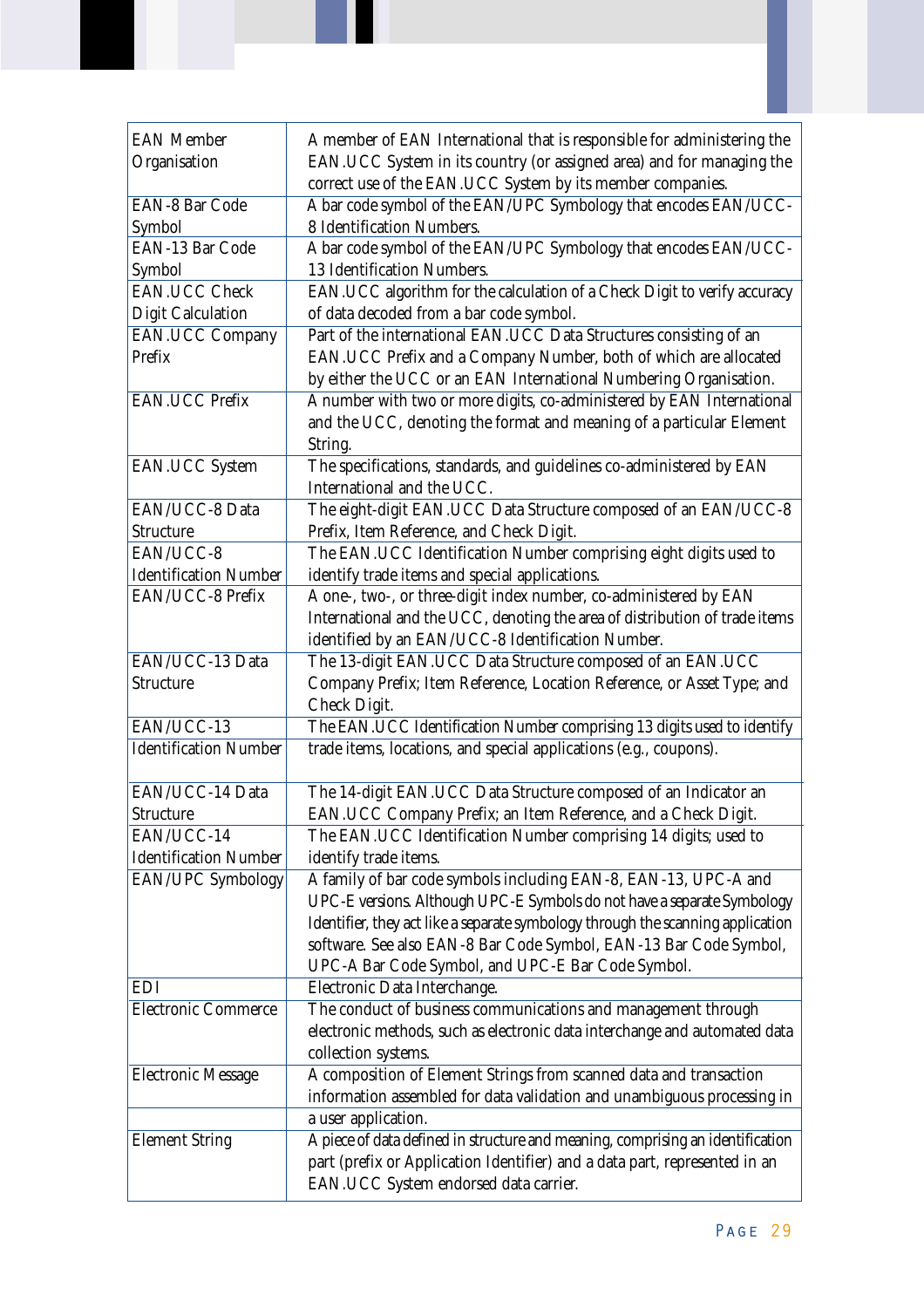| even parity                 | A characteristic of the encodation of an EAN/UPC Symbol Character<br>whereby the Symbol Character contains an even number of dark modules. |
|-----------------------------|--------------------------------------------------------------------------------------------------------------------------------------------|
| <b>Extension digit</b>      | A digit, allocated by the user, used to increase the capacity of the Serial<br>Reference within the SSCC.                                  |
| fixed length                | Term used to describe a data field in an Element String with an established                                                                |
|                             | number of characters.                                                                                                                      |
| <b>Fixed Measure Trade</b>  | An item always produced in the same pre-defined version (type, size, weight,                                                               |
| Item                        | contents, design, etc.) that may be sold at any point in the supply chain.                                                                 |
| FNC1                        | Abbreviation for Function 1 Character.                                                                                                     |
| <b>Full String</b>          | The data transmitted by the bar code reader from reading a data carrier,                                                                   |
|                             | including Symbology Identifier and Element String(s).                                                                                      |
| Function 1 Character        | A Symbol Control Character used to form the double start pattern of a                                                                      |
|                             | UCC/EAN-128 Bar Code Symbol. It is also used to separate certain                                                                           |
|                             | concatenated Element Strings, dependent on their positioning in the bar                                                                    |
|                             | code symbol.                                                                                                                               |
| <b>General Distribution</b> | Including unattended, fixed mount scanning environments, where items                                                                       |
| Scanning                    | are scanned automatically as they pass by on a conveyor.                                                                                   |
| <b>GIAI</b>                 | Shorthand term for th e EAN.UCC Global Individual Asset Identifier.                                                                        |
| <b>GLN</b>                  | Shorthand term for the EAN.UCC Global Location Number using the                                                                            |
|                             | EAN/UCC-13 Data Structure to identify physical, functional, or legal                                                                       |
|                             | entities.                                                                                                                                  |
| <b>GRAI</b>                 | Shorthand term for the EAN.UCC Global Returnable Asset Identifier.                                                                         |
| <b>GSRN</b>                 | Shorthand term for the EAN.UCC Global Service Relation Number.                                                                             |
| <b>GTIN</b>                 | Shorthand term for the EAN.UCC Global Trade Item Number. A GTIN                                                                            |
|                             | may use the EAN/UCC-8, UCC-12, EAN/UCC-13 or EAN/UCC-14                                                                                    |
|                             | Data Structure.                                                                                                                            |
| <b>GTIN</b> Format          | The format in which GTINs must be represented in a 14-digit reference                                                                      |
|                             | field (key) in computer files to ensure uniqueness of the identification                                                                   |
|                             | numbers.                                                                                                                                   |
| <b>Guard Bar Pattern</b>    | An auxiliary pattern of bars/spaces corresponding to start or stop patterns                                                                |
|                             | in bar code symbologies, and serving to separate the two halves of EAN-                                                                    |
|                             | 8, EAN-13 and UPC-A Symbols.                                                                                                               |
| Human Readable              | Characters that can be read by persons, such as letters and numbers, as                                                                    |
| Interpretation              | opposed to Symbol Characters within bar codes that are read by machines.                                                                   |
| human translation           | Text designed to support manual operations and to facilitate key entry in                                                                  |
|                             | menu driven systems. Data titles and data content are included.                                                                            |
| Indicator                   | A digit to complete a particular identification number or to add some sort                                                                 |
|                             | of significance to a particular Element String.                                                                                            |
| <b>Individual Asset</b>     | An entity which is part of the inventory of given company.                                                                                 |
|                             | (See also Returnable Asset.)                                                                                                               |
| Interleaved 2 of 5          | See ITF-14 Symbol.                                                                                                                         |
| <b>Inverse Exponent</b>     | The Application Identifier digit that denotes the implied decimal point                                                                    |
|                             | position in an Element String.                                                                                                             |
| <b>ISO</b>                  | International Organization for Standardization                                                                                             |
| <b>Item Number</b>          | See Item Reference.                                                                                                                        |
| <b>Item Reference</b>       | The part of the data structure allocated by the user to identify a trade item                                                              |
|                             | for a given EAN.UCC Company Prefix.                                                                                                        |
| Item Reference Number       | See Item Reference.                                                                                                                        |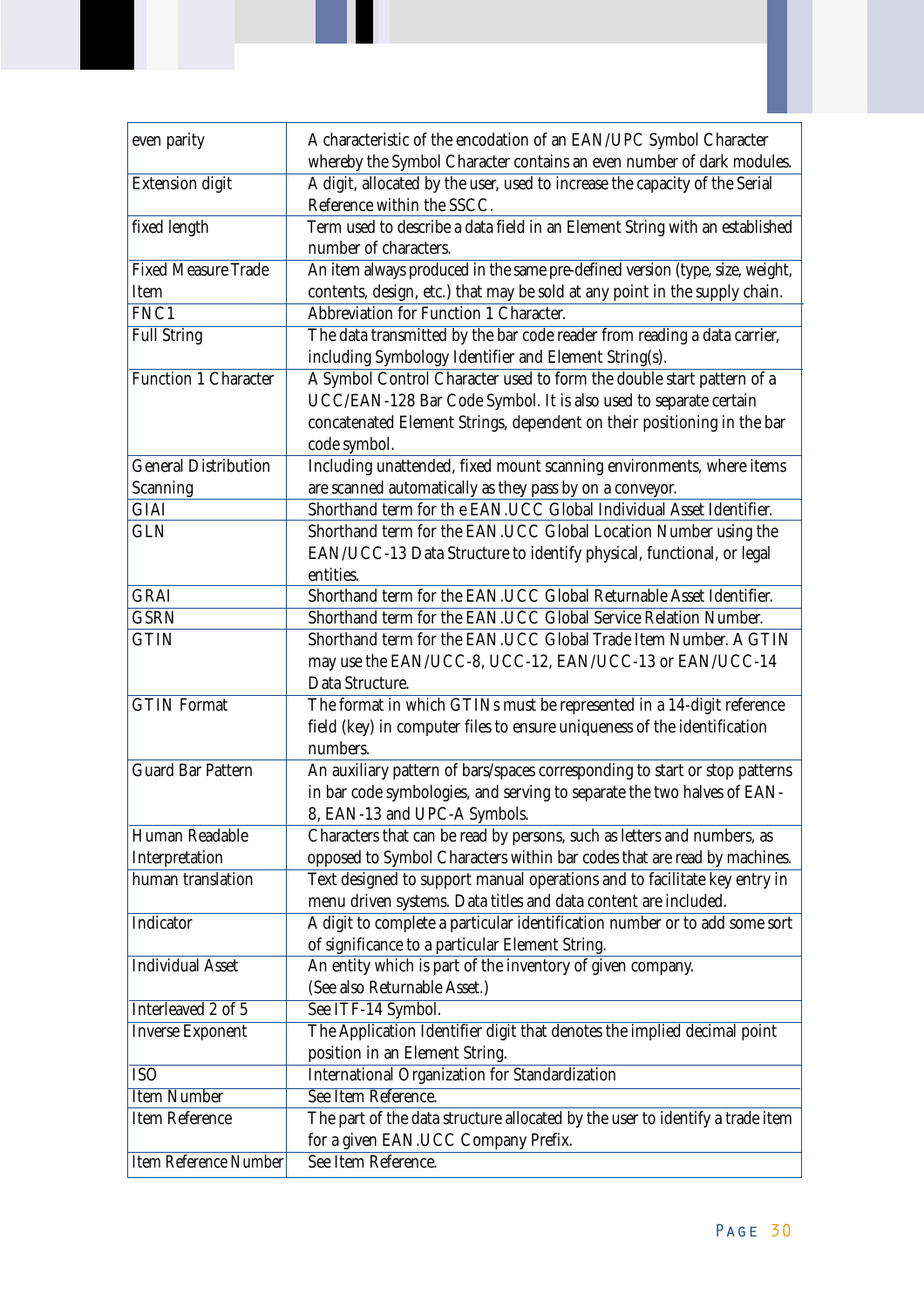| <b>ITF</b> Symbol         | The "Interleaved 2 of 5" Symbology.                                                  |
|---------------------------|--------------------------------------------------------------------------------------|
| ITF-14 Symbol             | An ITF Symbol used by the EAN.UCC System to carry EAN/UCC-14                         |
|                           | <b>Identification Numbers.</b>                                                       |
| <b>LAC</b>                | (Local Assigned Code) A particular use of the UPC-E Bar Code Symbol                  |
|                           | for restricted distribution.                                                         |
| <b>Light Margin</b>       | See Quiet Zone.                                                                      |
| Light Margin Indicator    | See Quiet Zone Indicator.                                                            |
| <b>Location Number</b>    | See GLN.                                                                             |
| <b>Location Reference</b> | A number within a GLN assigned by various parties to identify a different            |
|                           | entity.                                                                              |
| logistic measures         | Measures indicating the outside dimensions, total weight, or volume inclusive        |
|                           | of packing material of a Logistic Unit. Also known as gross-measures.                |
| Logistic Unit             | An item of any composition established for transport and/or storage that             |
|                           | needs to be managed through the supply chain.                                        |
| magnification             | Different sizes of bar codes based on a nominal size and a fixed aspect ratio;       |
|                           | stated as a percent or decimal equivalent of a nominal size.                         |
| Manufacturer's Number     | See EAN.UCC Company Prefix.                                                          |
| Manufacturer's ID         | See EAN.UCC Company Prefix.                                                          |
| module                    | The narrowest nominal width unit of measure in a bar code. In certain                |
|                           | symbologies, element widths may be specified as multiples of one module.             |
|                           | Equivalent to X-dimension.                                                           |
| modulo                    | An arithmetic scheme in which the result is the remainder after division.            |
| Modulo 103                | A number that results from a modulo calculation that is encoded in the               |
| <b>UCC/EAN-</b>           | UCC/EAN-128 Symbol as a self-checking Symbol Character. It is created                |
| 128 Symbol Check          | automatically by software as a symbol overhead character and is not                  |
| Character                 | expressed in the Human Readable Interpretation.                                      |
| Numbering                 | See EAN Member Organisation.                                                         |
| Organisation (NO)         |                                                                                      |
| Number System             | See UCC Prefix.                                                                      |
| Character                 |                                                                                      |
| odd parity                | A characteristic of the encodation of an EAN/UPC Symbol Character                    |
|                           | whereby the Symbol Character contains an odd number of dark modules.                 |
| Packaging Indicator       | See Indicator.                                                                       |
| Packaging Type            | See Extension digit.                                                                 |
| <b>POS</b>                | Point-of-sale. Refers to the retail type checkout where EAN/UPC Bar Code             |
|                           | Symbols are normally scanned.                                                        |
| print gain/loss           | See bar gain/loss                                                                    |
| printability gauge        | A series of specially calibrated marks printed on to a substrate to assess or        |
|                           | monitor the quality of printing.                                                     |
| Quiet Zone                | A clear space containing no machine readable marks, which precedes the               |
|                           | start character of a bar code symbol and follows the stop character. Formerly        |
|                           | referred to as "Clear Area" or "Light Margin."                                       |
| Quiet Zone Indicator      | A 'greater than' $(>)$ or 'less than' $(>)$ character, printed in the human readable |
|                           | field of the bar code symbol, with the tip aligned with the outer edge of            |
|                           | the Quiet Zone.                                                                      |
| <b>Refund Receipt</b>     | A voucher produced by equipment handling empty containers (bottles and               |
|                           | crates).                                                                             |
|                           |                                                                                      |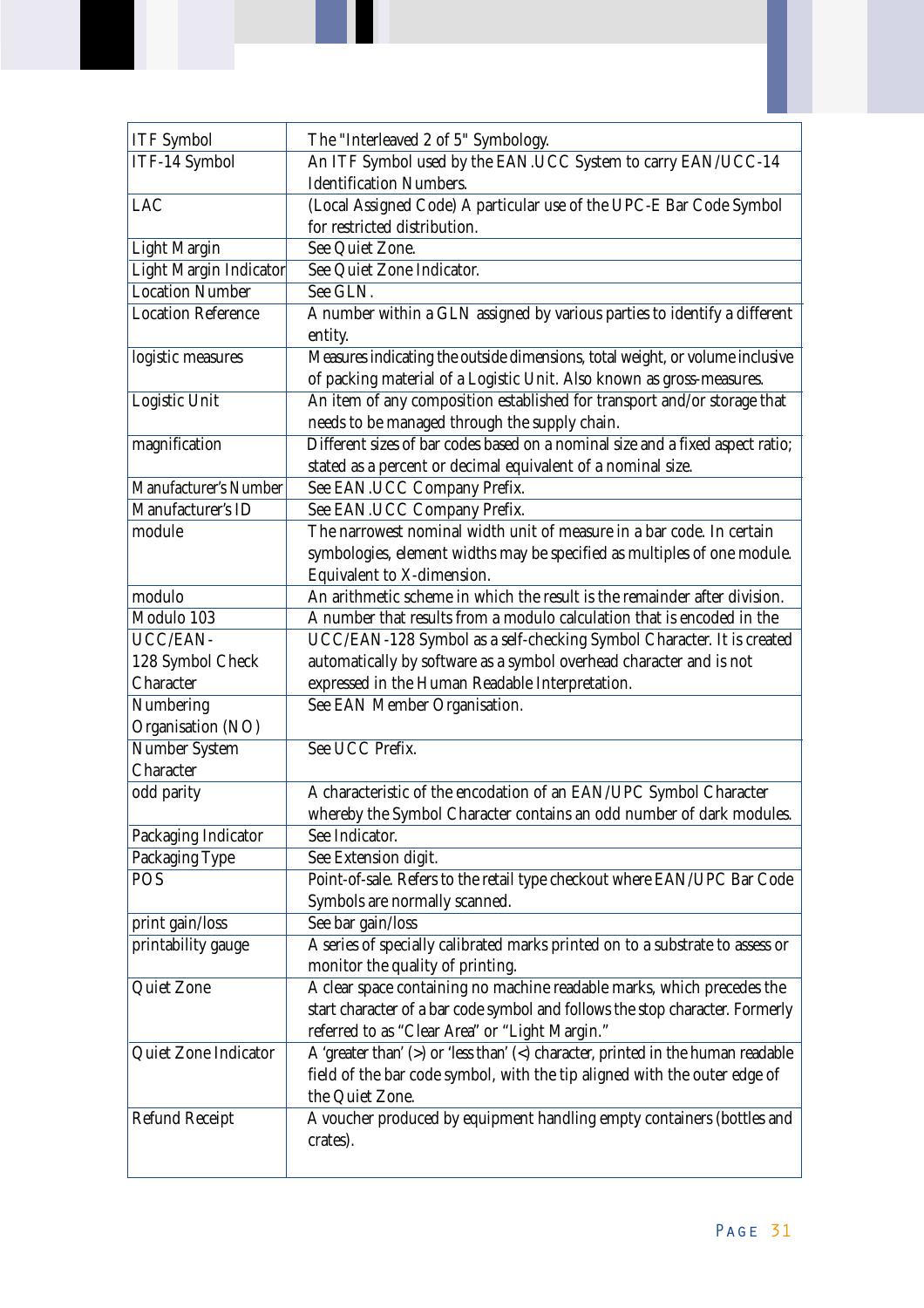| restricted distribution                         | Signifies that such system data may be applied on goods to be processed<br>only in certain environments, defined by the UCC or the appropriate EAN<br>International Member Organisation, such as a country, company, industry,<br>etc.                                                              |
|-------------------------------------------------|-----------------------------------------------------------------------------------------------------------------------------------------------------------------------------------------------------------------------------------------------------------------------------------------------------|
| <b>Returnable Asset</b>                         | A reusable entity owned by a company, used for transport and storage of<br>goods.                                                                                                                                                                                                                   |
| <b>RZSC</b>                                     | (Retailer Zero Suppression Code) A particular use of the UPC-E Bar Code<br>Symbol for restricted distribution.                                                                                                                                                                                      |
| scanner                                         | An electronic device to read bar code symbols and convert them into<br>electrical signals understandable by a computer device.                                                                                                                                                                      |
| Separator Character                             | Function 1 Character used to separate certain concatenated Element Strings,<br>dependent on their positioning in the UCC/EAN-128 Bar Code Symbol.                                                                                                                                                   |
| <b>Serial Reference</b>                         | The part of the data structure allocated by the user in conjunction with the<br>Extension digit that establishes a unique SSCC for a given EAN.UCC                                                                                                                                                  |
|                                                 | Company Prefix.                                                                                                                                                                                                                                                                                     |
| <b>Serial Shipping</b><br><b>Container Code</b> | See SSCC.                                                                                                                                                                                                                                                                                           |
| <b>SSCC</b>                                     | The unique identification of a logistic unit using an 18-digit data structure.                                                                                                                                                                                                                      |
| <b>SSCC Serial Number</b>                       | See Serial Reference.                                                                                                                                                                                                                                                                               |
| Standard numbering                              | See data structure.                                                                                                                                                                                                                                                                                 |
| structures                                      |                                                                                                                                                                                                                                                                                                     |
| substrate                                       | The material on which a bar code symbol is printed.                                                                                                                                                                                                                                                 |
| supplier                                        | The party that produces, provides, or furnishes an item or service.                                                                                                                                                                                                                                 |
| symbol                                          | The combination of symbol characters and features required by a<br>particular symbology, including Quiet Zone, Start and Stop Characters,<br>data characters, and other auxiliary patterns, which together form a<br>complete scannable entity; an instance of a symbology and a data<br>structure. |
| symbol character                                | A group of bars and spaces in a symbol which is decoded as a single unit.<br>It may represent an individual digit, letter, punctuation mark, control<br>indicator, or even multiple data characters.                                                                                                |
| Symbol Check                                    | A symbol character included within a UCC/EAN-128 Symbol, the value                                                                                                                                                                                                                                  |
| Character                                       | of which is used by the bar code reader for the purpose of performing a                                                                                                                                                                                                                             |
|                                                 | mathematical check to ensure the accuracy of the scanned data. It is not                                                                                                                                                                                                                            |
|                                                 | shown in Human Readable Interpretation characters. It is not input to the                                                                                                                                                                                                                           |
|                                                 | bar code printer and is not transmitted by the bar code reader.                                                                                                                                                                                                                                     |
| <b>Symbol Contrast</b>                          | An ISO 15416 parameter that measures the difference between the largest<br>and smallest reflectance values in a scan reflectance profile.                                                                                                                                                           |
| <b>Symbol Control</b>                           | See symbology element.                                                                                                                                                                                                                                                                              |
| Character                                       |                                                                                                                                                                                                                                                                                                     |
| symbology                                       | A defined method of representing numeric or alphabetic characters in a bar                                                                                                                                                                                                                          |
|                                                 | code. (A type of bar code.)                                                                                                                                                                                                                                                                         |
| symbology element                               | A character or characters in a bar code symbol used to define the integrity                                                                                                                                                                                                                         |
|                                                 | and processing of the symbol itself, for example, start and stop patterns.                                                                                                                                                                                                                          |
|                                                 | These elements are symbology overhead and are not part of the data conveyed                                                                                                                                                                                                                         |
|                                                 | by the bar code.                                                                                                                                                                                                                                                                                    |
| Symbology Identifier                            | A sequence of characters transmitted with the decoded data that identifies                                                                                                                                                                                                                          |
|                                                 | the data carrier from which the data has been decoded.                                                                                                                                                                                                                                              |